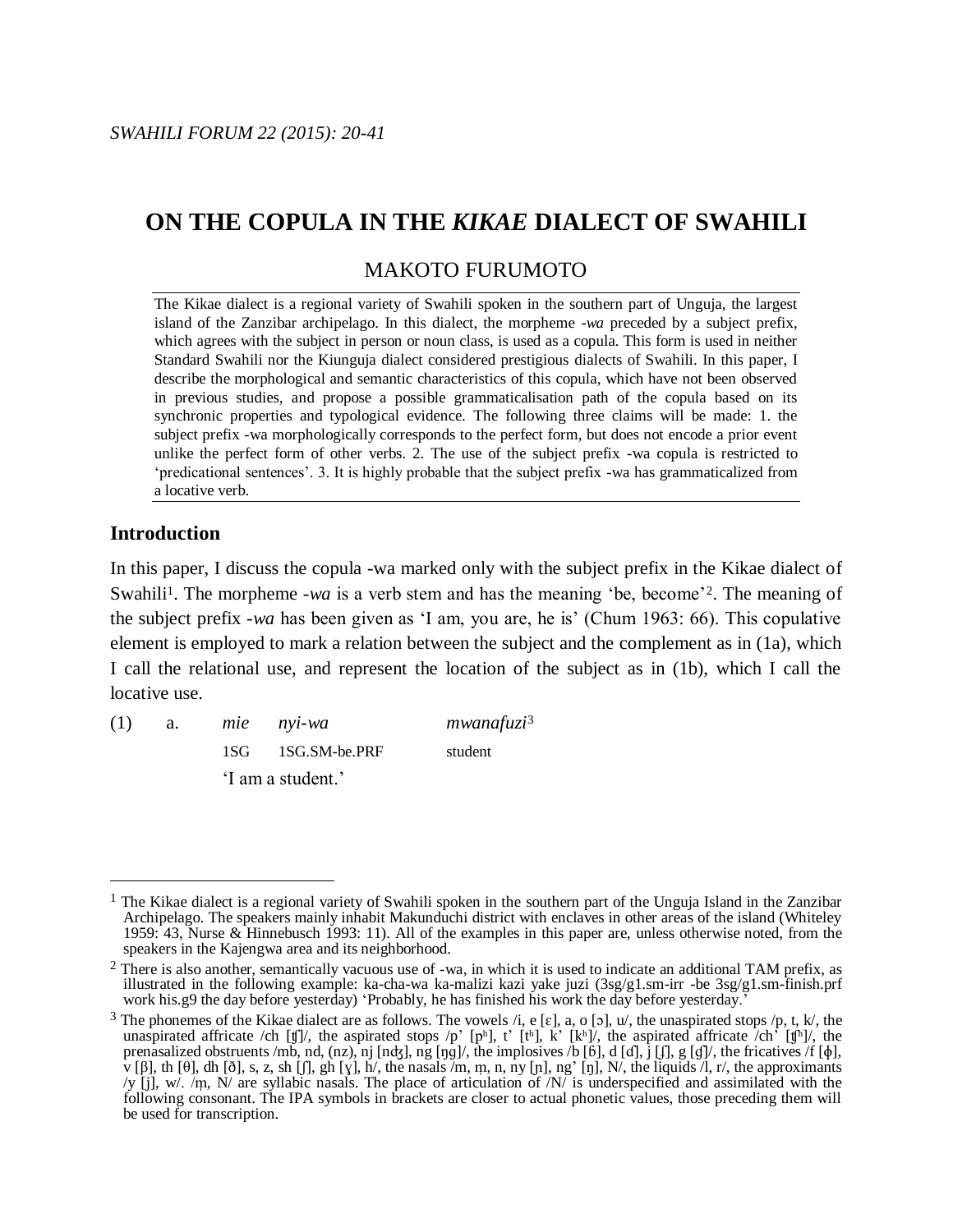| b. | mie nyi-wa        | nyumbani  |
|----|-------------------|-----------|
|    | 1SG 1SG.SM-be.PRF | house.LOC |
|    | 'I am at home.'   |           |

While the latter is mentioned in Racine-Issa (2002: 172), the former is not discussed at all in previous descriptions even though examples for it such as (2) and (3) can be found.

| (2) |                 | $mive4$ m-na-tenda                                           | kazi        | ino                       | $n$ vi-wa     | mkongwe <sup>5</sup> |       |
|-----|-----------------|--------------------------------------------------------------|-------------|---------------------------|---------------|----------------------|-------|
|     | 1S <sub>G</sub> | NMLZ-IPFV-do                                                 | work        | this. $G^{69}$            | 1SG.SM-be.PRF | old person           |       |
|     |                 | 'I, who am doing this job, am an adult.' (Whiteley 1959: 64) |             |                           |               |                      |       |
| (3) | ka-wa           |                                                              | mnyonge     | $ha^7$ -gomo <sup>8</sup> |               | ku-nunua             | nyama |
|     |                 | 3SG/G1.SM-be.PRF                                             | poor person | 3SG/G1.SM.NEG-be able.PRF |               | INF-buy              | meat  |
|     |                 | 'He is poor, he cannot buy meat.' (Racine-Issa 2002: 112)    |             |                           |               |                      |       |

The purpose of this paper is to present the following three observations which have not been made in previous descriptions: 1. the form subject prefix -*wa* is analyzed as 'perfect', but differs from the perfect form of other verbs in aspect, 2. the relational use of the subject prefix -*wa* is mostly restricted to what I call 'predicational sentences'<sup>9</sup> , and 3. it is highly probable that the relational use of the subject prefix -*wa* has developed from its locative use. In the following part, I will refer to this copulative subject prefix -*wa* as the *wa*-copula.

# **The form of the** *wa***-copula and it's aspect**

In this section, I will show that the form of the *wa*-copula is 'perfect' but its aspectual properties differ from those of other 'perfect' verb forms.

## **The form of the regular verbs and the** *wa***-copula**

 $\overline{a}$ 

The regular finite verbs, except for the perfect form, consist of a subject prefix, a TAM (tenseaspect-mood) prefix, an object prefix and a verb stem consisting of a base and a final vowel. The

<sup>4</sup> The first person singular pronoun has no glide sound in the data I collected.

<sup>&</sup>lt;sup>5</sup> The transcriptions of (2), (3) and (57) were modified to match the format used in this paper, the glosses in (2), (3) and (57) are added in this paper.

<sup>6</sup> Nouns are classified into noun classes numbered from 1 to 18 (11 - 14 and 17 are missing) on the basis of agreement. 'G' is used as the gloss indicating the noun class.

 $7$  Though the negative subject prefixes may be segmented into a negative prefix and a subject prefix except for those of the first, second and third person singular, I do not show them as separate morphemes for ease of exposition.

<sup>8</sup> This form is the perfect form. In positive sentences, perfect verbs mostly imply the prior event as mentioned in section 2.2, but in the negative sentences, verbs in this form never imply the prior event.

<sup>&</sup>lt;sup>9</sup> While locative sentences are typically considered as a subtype of predicational sentences, as pointed out by an anonymous reviewer, I use the terms 'predicational' and 'predicational sentences' following Higgins (1979) and Declerck (1988), who distinguish them from locative sentences.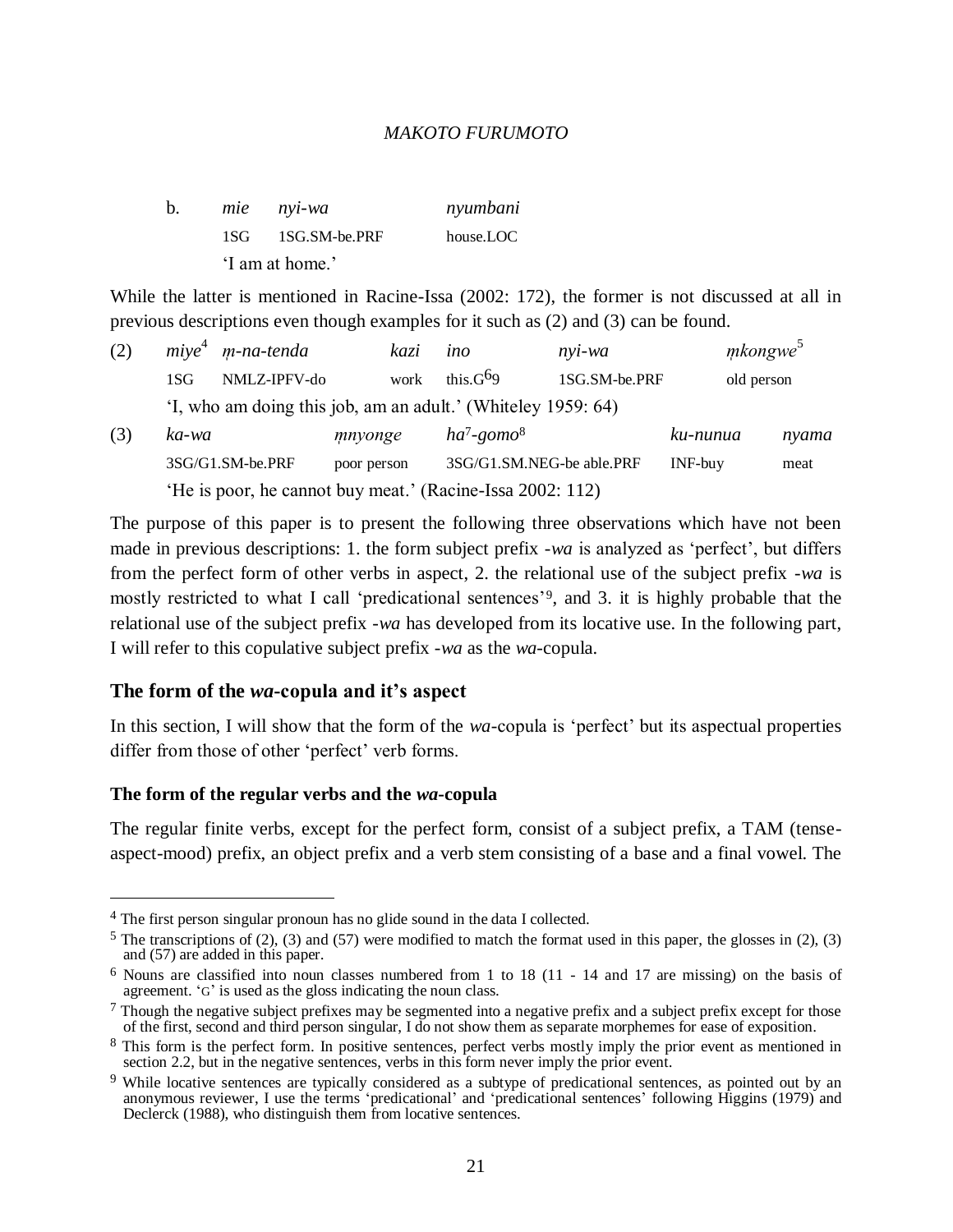subject prefix agrees with person or noun class of the subject. The object prefix agrees with person or noun class of the object and is optional. Except for perfect, tense<sup>10</sup>, aspectual or modal information is encoded in a TAM prefix on the verb stem. The regular marking of verbal inflection is shown below.

(4) [subject prefix -TAM prefix - (object prefix) - [base -final vowel<sup>11</sup>]]

In the TAM prefix slot, the following TAM prefixes can occur: -*na*- 'imperfective', -*cha*- 'irrealis', -me- 'inchoative', -mena- 'inchoative-progressive'<sup>12</sup>, -li- 'perfect negative', -ja-'inchoative negative'. The verb stem final vowel is always a in such a construction<sup>13</sup>. (5) is an example of a typical finite verb.

(5) *ka-na-tend-a kazi* 3SG/G1.SM-IPFV-do-FV work 'He is working.'

In contrast, the perfect form is segmented as below.

 $(6)$  [subject prefix - (object prefix) - [base- final vowel]]

The perfect form is not accompanied by a TAM prefix. The final vowel slot is filled with a copy of the last vowel of the base  $14$  (7) is an example of a verb in its perfect form.

(7) *ka-tend-e* (<*tenda*) *kazi* 3SG/G1.SM-do-FV.PRF work 'He has worked.'

 $\overline{a}$ 

However, the verbs with the stem form *-Ca* show no modification of stems in the perfect form. 15 (8) is an example of a -*Ca* stem verb.

| (8) | $ka$ -ja $(\leq ja)$           | kale     | kweli  |
|-----|--------------------------------|----------|--------|
|     | 3SG/G1.SM-come.PRF             | long ago | really |
|     | 'He has come a long time ago.' |          |        |

<sup>&</sup>lt;sup>10</sup> No absolute tense marker emerges in this slot in the Kikae dialect.

<sup>&</sup>lt;sup>11</sup> In the other sections, I never show base and final vowel separately.

<sup>12</sup> The morpheme *-me-* expresses an event has started, and *-mena-* expresses an event has started and is still going on.

<sup>&</sup>lt;sup>13</sup> Most of the loanword verbs without the derivational suffixes are not accompanied by the final vowel.

<sup>14</sup> The passive form of verbs, the loanword verbs, which do not end on *a* and the verb *-ijua* 'know' show no modification of stems either. Other one syllable stems are transformed differently. The *-Cy(w)a* stems *-lya* 'eat',  *nya* 'defecate, rain', *-nywa* 'drink' end on *i*. e.g. *ka-li* (3SG/G1.SM-eat.PRF) 'He has eaten.' The *-Cwa* stems *-fwa* 'die', *-gwa* 'fall' end on *u*. e.g. *ka-fu* (3SG/G1.SM-die.PRF) 'He has died.' *-Ta* 'lay egg' , *-cha* 'dawn' and *chwa* 'be sunset' show irregular modification. *-Ta* ends on *i*, *-cha* and *-chwa* end on *e*.

<sup>15</sup> The other *-Ca* stem verb *-k'a* 'give' also shows no modification like *-ja* and *-wa*.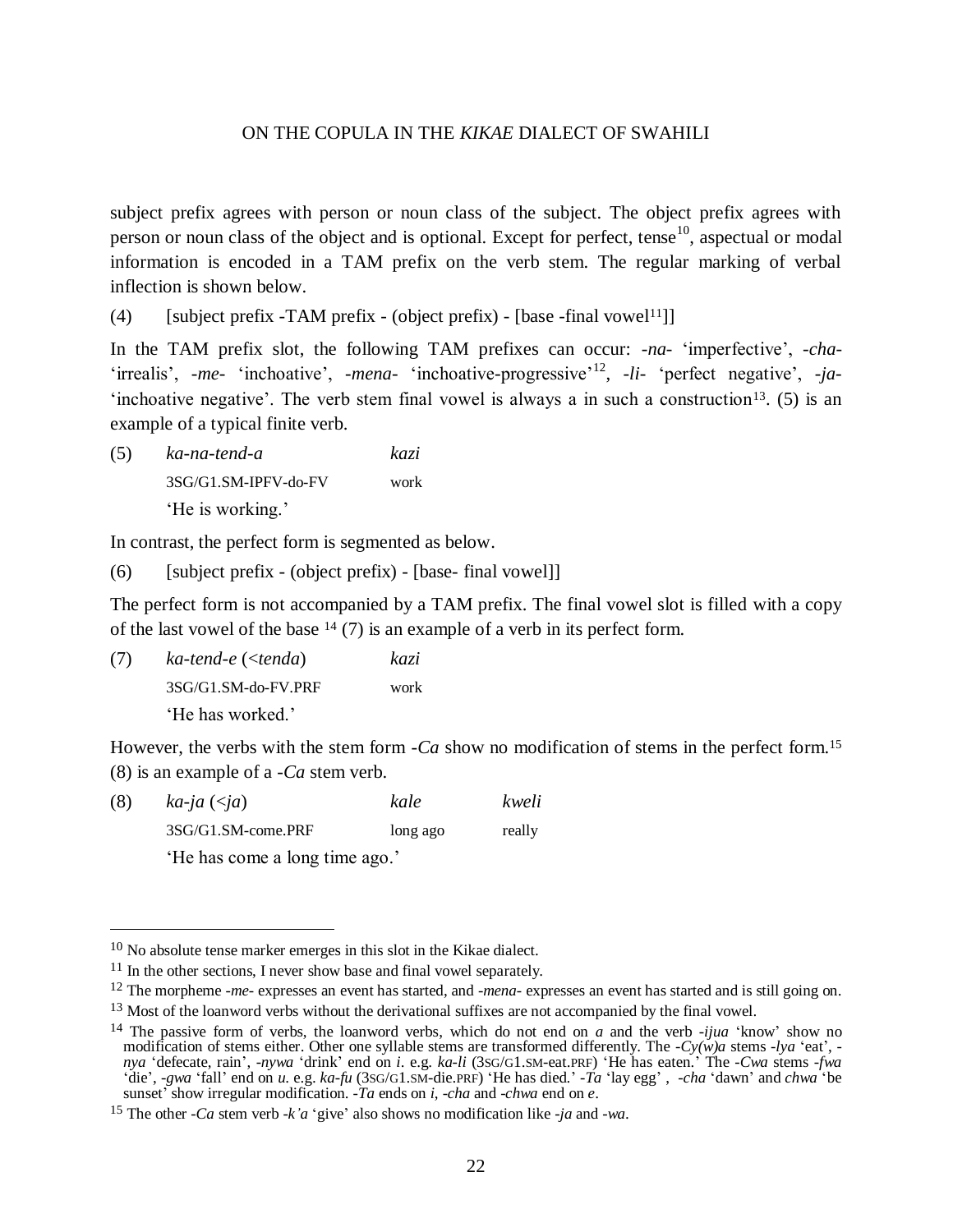Thus, the form of the *wa*-copula, the subject prefix -*wa*, can be analyzed as a perfect form as it corresponds to the perfect form of the -*Ca* stem verbs. Compare the verb form in (8) with that in example (9).

| (9) | sasa ka-wa              | mwalimu |
|-----|-------------------------|---------|
|     | now 3SG/G1.SM-be.PRF    | teacher |
|     | 'Now, he is a teacher.' |         |

# **The function of 'perfect'**

 $\overline{a}$ 

Verbs in perfect form can represent three types of situations, depending on the lexically encoded aspectual properties of the verb and on the context<sup>16</sup> when the reference time and the utterance time are the same. First, verbs can represent an event prior to the reference time as in (10). Second, verbs can represent an event prior to the reference time and imply relevance to the situation at utterance time as in (11). Third, verbs can represent a resultative state as in (12).

| (10) | ka-fiki                                                                   | vano      | <i>tangu</i> saa |         | sita | hea    | ke-me-uka            |
|------|---------------------------------------------------------------------------|-----------|------------------|---------|------|--------|----------------------|
|      | 3SG/G1.SM-arrive.PRF                                                      | here      | since            | hour    | six  | but    | 3SG/G1.SM-INCH-leave |
|      | 'He arrived at 12 o'clock <sup>17</sup> but left.'                        |           |                  |         |      |        |                      |
| (11) | Fatuma<br>unju                                                            |           | k-ende           |         |      | skuli  |                      |
|      | morning                                                                   | Fatuma.PN | 3SG/G1.SM-go.PRF |         |      | school |                      |
|      | 'In the morning, Fatuma has gone to school.' (Fatuma is still in school.) |           |                  |         |      |        |                      |
| (12) | ka-vwaa                                                                   | nguo      |                  | zuri    |      |        |                      |
|      | 3SG/G1.SM-wear.PRF                                                        | clothes   |                  | good.G9 |      |        |                      |
|      | 'He's wearing good clothes'                                               |           |                  |         |      |        |                      |

Aspect in these three examples thus differs, but the denoted event has taken place before the reference time in all of them. We conclude that, in a typical perfect, some event prior to the reference time is expressed or implied.

## **Do the wa-copula sentences express or imply a prior event?**

One of the meaning components of -*wa* is 'become', that is, a change of state as mentioned in section 1. This meaning component can also be observed in  $(13)$ .

<sup>&</sup>lt;sup>16</sup> The perfect form of *-lala* 'sleep' can represent both the present state like 'he is sleeping now' and the prior event like 'he slept eight o'clock last night'.

 $17$  There is a gap of 6 hours between the real time and the time represented by a number.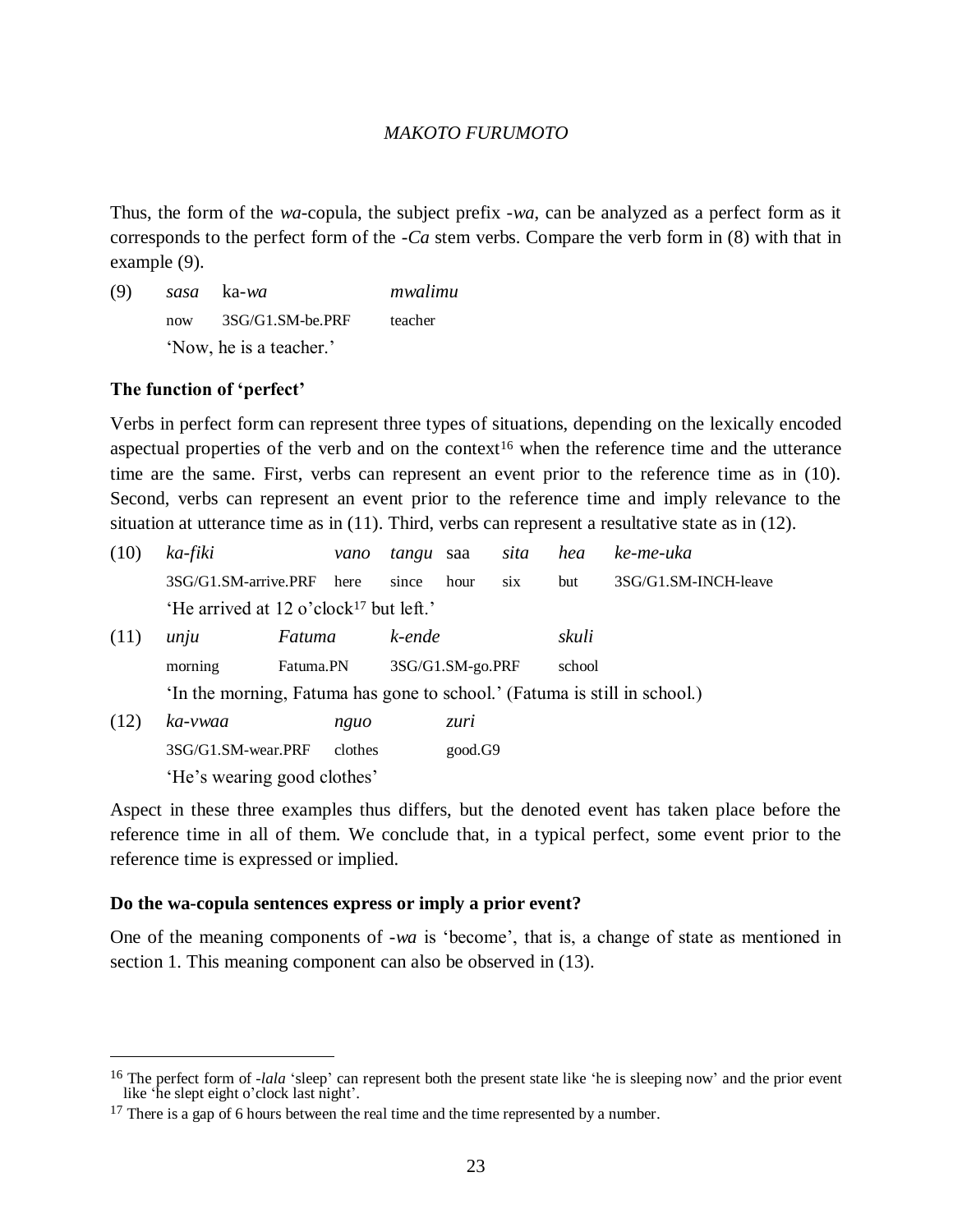(13) *usumba u-na-wa kamba* coconut fiber  $G3^{18}$ . SM-IPFV-be rope 'Usumba (coconut fiber) becomes a rope.'

As the form of the *wa*-copula is perfect, we would expect the *wa*-copula sentence to imply some event prior to the reference time. However, this is not necessarily the case.

| (14) | a.            | Asani                                                 | ka-wa                           |       | kaka            | angu  |  |
|------|---------------|-------------------------------------------------------|---------------------------------|-------|-----------------|-------|--|
|      |               | Hassan                                                | 3SG/G1.SM-be.PRF                |       | brother         | my.G9 |  |
|      | b.            | Asani                                                 | kaka                            | angu  |                 |       |  |
|      |               | Hassan                                                | brother                         | my.G9 |                 |       |  |
|      |               | 'Hassan is my brother.'                               |                                 |       |                 |       |  |
| (15) | wajerumani    |                                                       | wa-wa                           |       | warefu          |       |  |
|      | German people |                                                       | 3PL/G2.SM-be.PRF                |       | tall.G2         |       |  |
|      |               | 'German people are tall.'                             |                                 |       |                 |       |  |
| (16) | a.            | embe                                                  | zi-wa                           |       | mbichi / mbivu  |       |  |
|      |               | mango                                                 | G10.SM-be.PRF                   |       | unripe $/$ ripe |       |  |
|      |               |                                                       | The mangoes are unripe / ripe.' |       |                 |       |  |
|      | b.            | embe                                                  | zi-me-wa                        |       | *mbichi / mbivu |       |  |
|      |               | mango                                                 | G10.SM-INCH-be                  |       | unripe $/$ ripe |       |  |
|      |               | 'The mangoes have been *unripe / ripe (for a while).' |                                 |       |                 |       |  |

While it seems possible to assume a prior event of 'becoming my brother' in (14a), this is less likely when we consider that there is no aspectual information in (14b), which has the same meaning. There is no conceivable prior event expressed by (15), the context for which is a teacher talking about Germans to their students. (16a) also shows that there is no prior event necessary to license, as there is no event 'Mangoes becoming unripe'. In contrast to this, (16b) shows that a previous event is necessary to license the TAM prefix -*me*- preceding -*wa*. We conclude that the *wa*-copula does not imply the existence of an event prior to the reference time<sup>19</sup>.

## **The relational use of the wa-copula is restricted to predicational sentences.**

In this section, I will show that there is a semantic restriction on the relational use of the *wa*copula. The *wa*-copula occurs in sentences like (17) - (20).

 $\overline{a}$ 

<sup>&</sup>lt;sup>18</sup> Though *usumba* is classified as Class 11 prescriptively, it is conceivable based on agreement patterns that Class 11 has merged into Class 3 and does not exist as an independent class.

<sup>19</sup> In the Kikae dialect, *-ijua* 'know' does not imply a previous event in its perfect form either. See (47).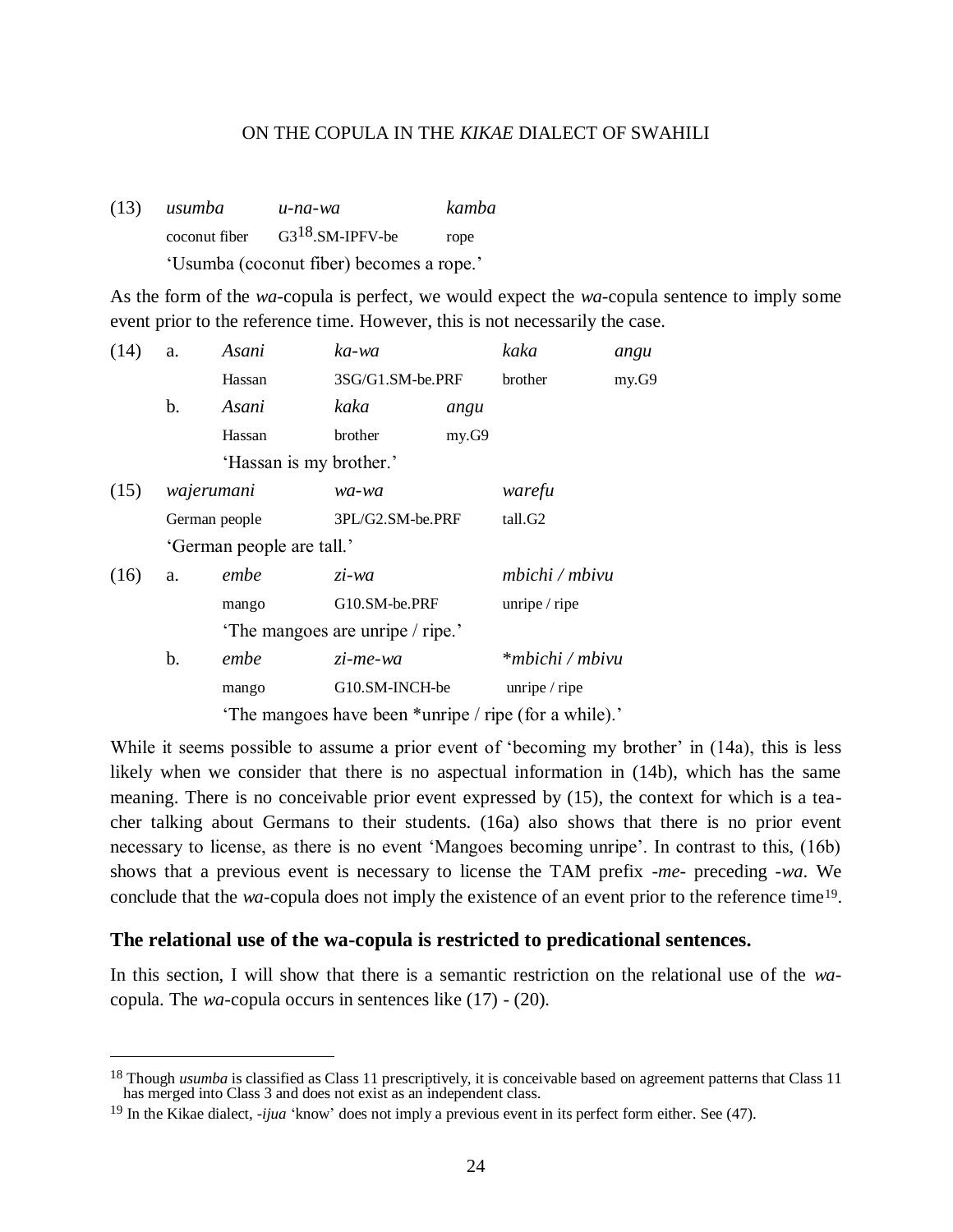| (17) | mie                       | $si-li20$                                | kaka    | nyi-wa        | baba     |  |  |
|------|---------------------------|------------------------------------------|---------|---------------|----------|--|--|
|      | 1S <sub>G</sub>           | 1SG.SM.NEG-be                            | brother | 1SG.SM-be.PRF | father   |  |  |
|      |                           | 'I am not a "brother", I am a "father".' |         |               |          |  |  |
| (18) | yuno                      | ka-wa                                    |         | muongo        |          |  |  |
|      | This G1                   | 3SG/G1.SM-be.PRF                         |         | liar          |          |  |  |
|      |                           | 'This is a liar.'                        |         |               |          |  |  |
| (19) | Shabani                   | ka-wa                                    |         | mkulima       |          |  |  |
|      | Shabani.PN                | 3SG/G1.SM-be.PRF                         |         | farmer        |          |  |  |
|      |                           | 'Shabani is a farmer.'                   |         |               |          |  |  |
| (20) | kino                      | chumba                                   | kikubwa | ki-wa         | cheupe   |  |  |
|      | this.G7                   | room                                     | big.G7  | G7.SM-be.PRF  | white.G7 |  |  |
|      | 'This big room is clean.' |                                          |         |               |          |  |  |

In contrast, the *wa*-copula cannot be inserted in the copular sentences (21) and (22).

| (21) | a. |      | N-na-yo-i-chaka               |                                     |         | ino              |                     |        |  |
|------|----|------|-------------------------------|-------------------------------------|---------|------------------|---------------------|--------|--|
|      |    |      | 1SG.SM-IPFV-G9.REL-G9.OM-want |                                     |         | this.G9          |                     |        |  |
|      | b. |      | $*N$ -na-yo-i-chaka           |                                     | $i$ -wa |                  | ino                 |        |  |
|      |    |      | 1SG.SM-IPFV-G9.REL-G9.OM-want |                                     |         | G9.SM-be.PRF     | this. <sub>G9</sub> |        |  |
|      |    |      | 'What I want is this.'        |                                     |         |                  |                     |        |  |
| (22) | X: | nani | Hassim                        |                                     |         |                  |                     |        |  |
|      |    | who  | Hassim.PN                     |                                     |         |                  |                     |        |  |
|      |    |      | 'Who is Hassim?'              |                                     |         |                  |                     |        |  |
|      | Y: | a.   | Hassim                        | yulya                               |         | $mw-a^{21}$ -kaa | kitako              |        |  |
|      |    |      | Hassim.PN                     | that.G1                             |         | NMLZ-PRF-sit     | seat                |        |  |
|      |    | b.   | $*Hassim$                     | ka-wa                               |         | yulya            | mw-a-kaa            | kitako |  |
|      |    |      | Hassim.PN                     | 3SG/G1.SM-be.PRF                    |         | that.G1          | NMLZ-PRF-sit        | seat   |  |
|      |    |      |                               | 'Hassim is the guy who is sitting.' |         |                  |                     |        |  |
|      |    |      |                               |                                     |         |                  |                     |        |  |

These examples are compatible with the assumption that the use of the *wa*-copula is restricted to the sentences in which complements express properties of subjects.

In the following section, I will explain the classification of copular sentences based on semantic types, proposed in Higgins (1979), Declerck (1988) and Nishiyama (2003). After that, I

 $\overline{a}$ 

<sup>20</sup> The negative subject prefix *-li* is an item corresponding to the *wa-*copula. I will discuss this later.

<sup>21</sup> The TAM prefix *-a-* can occur only after the nominalizer *m-.*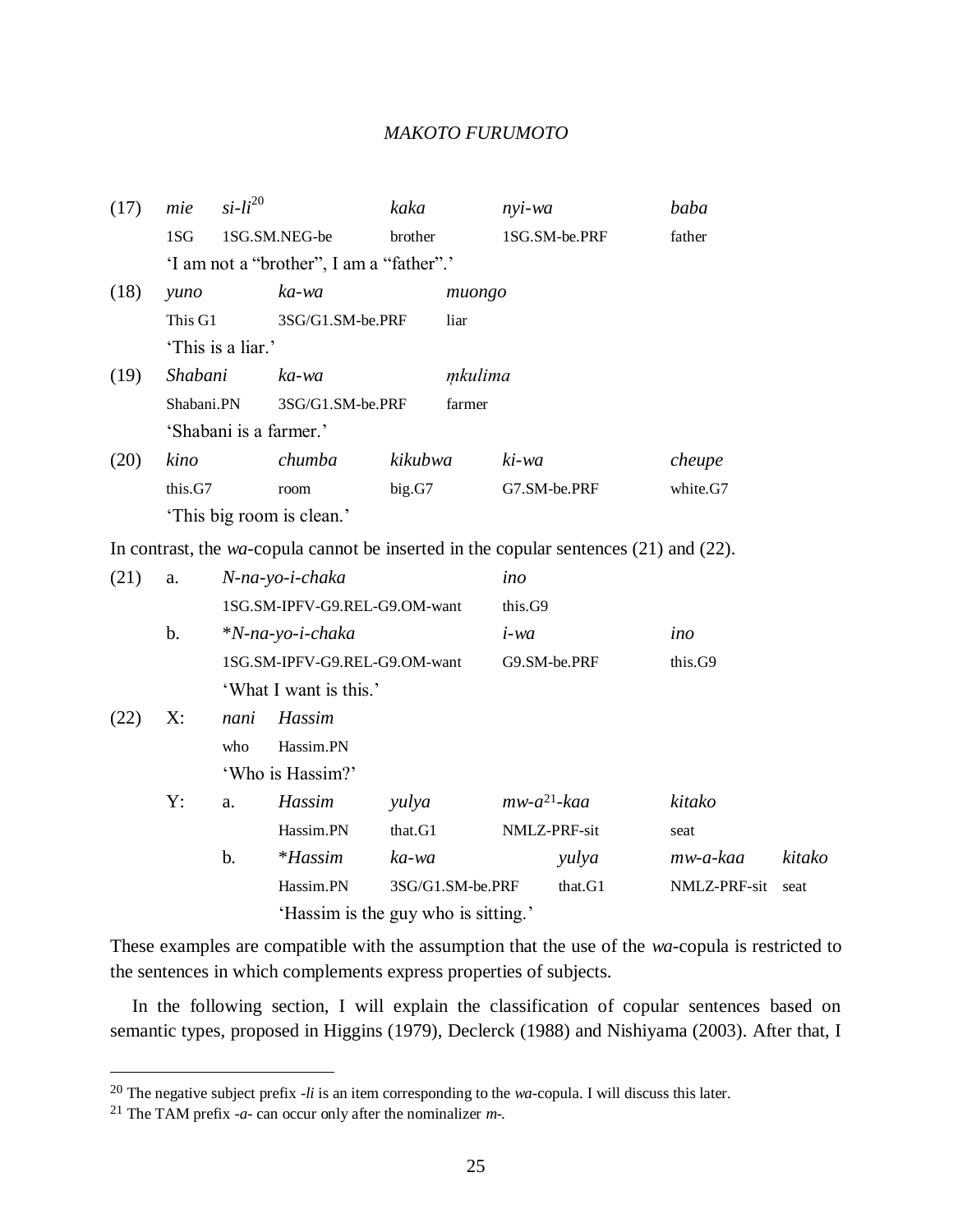will show that the relational use of the *wa*-copula is restricted to sentences called 'predicational sentences' in this classification.

#### **On the classification of copular sentences**

Higgins (1979), Declerck (1988) and Nishiyama (2003) classify English and Japanese copular sentences into three major types: 'predicational sentences', 'specificational sentences' and 'identificational sentences' or 'descriptionally-identifying sentences'.<sup>22</sup>

Predicational sentences are defined as the sentences, which ascribe a characteristic to the referent of the subject. (23) is an example of a predicational sentence.

(23) John is a teacher. (Declerck 1988: 55)

 $\overline{a}$ 

The noun phrase denoting the property is called the predicational NP. The predicational NP is non-referential and behaves as an adjectival rather than a nominal (Declerck 1988: 57, 65).

Specificational sentences are defined as sentences, which specify values for a variable. 'The one who stole the money' is variable and 'Fred' is value in the following example (24).

(24) The one who stole the money is Fred. (Declerck 1988: 2)

Specifying values for a variable is sometimes explained as enumerating the items on a list or providing an answer to a question (Declerck 1988: 6, 9). That is, the variables correspond to WHquestions and the values correspond to answers.

Identificational sentences provide identifying information, which enables the hearer to associate the subject with a particular entity. In (25), the speaker is providing the information that 'Mike is my brother' because the hearer cannot resolve the identity of 'Mike' to an individual.

(25) Mike? Who's Mike? ― Mike is my brother. (Declerck 1988: 95)

While specificational sentences pick out a referent from a set, identificational sentences associate a referent, which has already been specified with a particular entity, which the hearer knows (Declerck 1988: 95-96). Identifying information is sometimes expressed by noun phrases, which can be predicational NPs. The noun phrases representing identifying information are referential though they cannot be replaced with deixis, but predicational NPs are non-referential as stated above (Kumamoto 1995: 160).

<sup>&</sup>lt;sup>22</sup> 'Identificational sentences' is the term used in Higgins (1979), 'descriptionally-identifying sentences' is the term used in Declerck (1988). In this paper, I use the former term.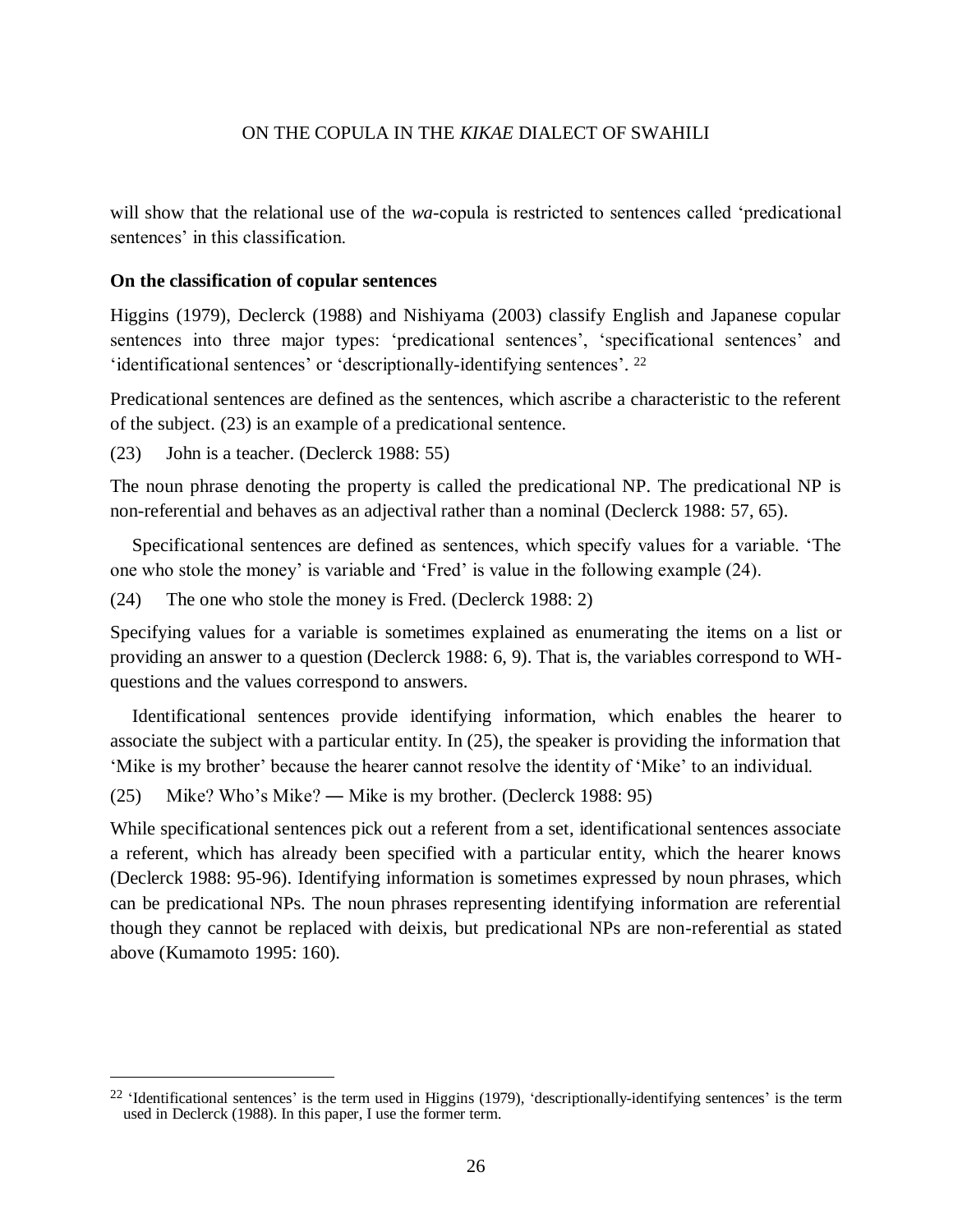#### **The use of the wa-copula in the Kikae dialect**

Examples (17) - (22) show that the use of the *wa*-copula in the Kikae dialect is restricted to predicational sentences. (17) - (20) in which the *wa*-copula occurs are interpreted as predicational sentences because the properties or characteristics of the subjects are expressed by the complements. In contrast, the *wa*-copula cannot be used in (21) and (22). (21) is a specificational sentence. The subject of (21) functions as variable (WH-question) as in 'What do I want?' and the complement is its value (answer) 'this one'. (22) is an identificational sentence. An individual 'Hassim' is picked out in advance but Y is not able to associate *'Hassim'* with a particular person who Y knows, so X provides further information which makes it possible for Y to resolve *'Hassim's'* identity to an individual.

Examples (26) - (28) confirm that the use of the *wa*-copula is limited to predicational sentences. The subjects of (26) - (28) are the same, *uyomona jana* 'the one who you met yesterday', and only the complements differ from each other. The *wa*-copula can be inserted when the complement noun expresses a property of the subject. In (26), *mwanafuzi* 'a student' can be a property of the subject. In (27), *mnene* is an adjective, functioning as same as a predicational NP. Both (26) and (27) are regarded as predicational sentences. In (28), however, the *wa*-copula cannot be inserted. (28) is not a predicational sentence because the complement is a demonstrative and referential. (28) is an identificational sentence.

| (26) | a.    | $u$ - $\phi$ -yo-m-ona                       | jana      | mwanafuzi        |           |
|------|-------|----------------------------------------------|-----------|------------------|-----------|
|      |       | 2SG.SM-PRF-G1.REL-3SG/G1.OM-see              | yesterday | student          |           |
|      | b.    | $u$ - $\phi$ -yo-m-ona                       | jana      | ka-wa            | mwanafuzi |
|      |       | 2SG.SM-PRF-G1.REL-3SG/G1.OM-see              | yesterday | 3SG/G1.SM-be.PRF | student   |
|      |       | The one whom you met yesterday is a student. |           |                  |           |
| (27) | a.    | $u$ - $\phi$ -yo-m-ona                       | jana      | mnene            |           |
|      |       | 2SG.SM-PRF-G1.REL-3SG.OM/G1-see              | yesterday | fat.G1           |           |
|      | b.    | $u$ - $\phi$ -yo-m-ona                       | jana      | ka-wa            | mnene     |
|      |       | 2SG.SM-G1.REL-PRF-3SG/G1.OM-see              | yesterday | 3SG/G1.SM-be.PRF | fat.G1    |
|      |       | The one whom you met yesterday is fat.'      |           |                  |           |
| (28) | a.    | $u$ - $\phi$ -yo-m-ona                       | jana      | yuno             |           |
|      |       | 2SG.SM-G1.REL-PRF-3SG/G1.OM-see              | yesterday | this.G1          |           |
|      | $b$ . | $*u$ - $\phi$ -yo-m-ona                      | jana      | ka-wa            | yuno      |
|      |       | 2SG.SM-G1.REL-PRF-3SG/G1.OM-see              | yesterday | 3SG/G1.SM-be.PRF | this.G1   |
|      |       | The one whom you met yesterday is this one.  |           |                  |           |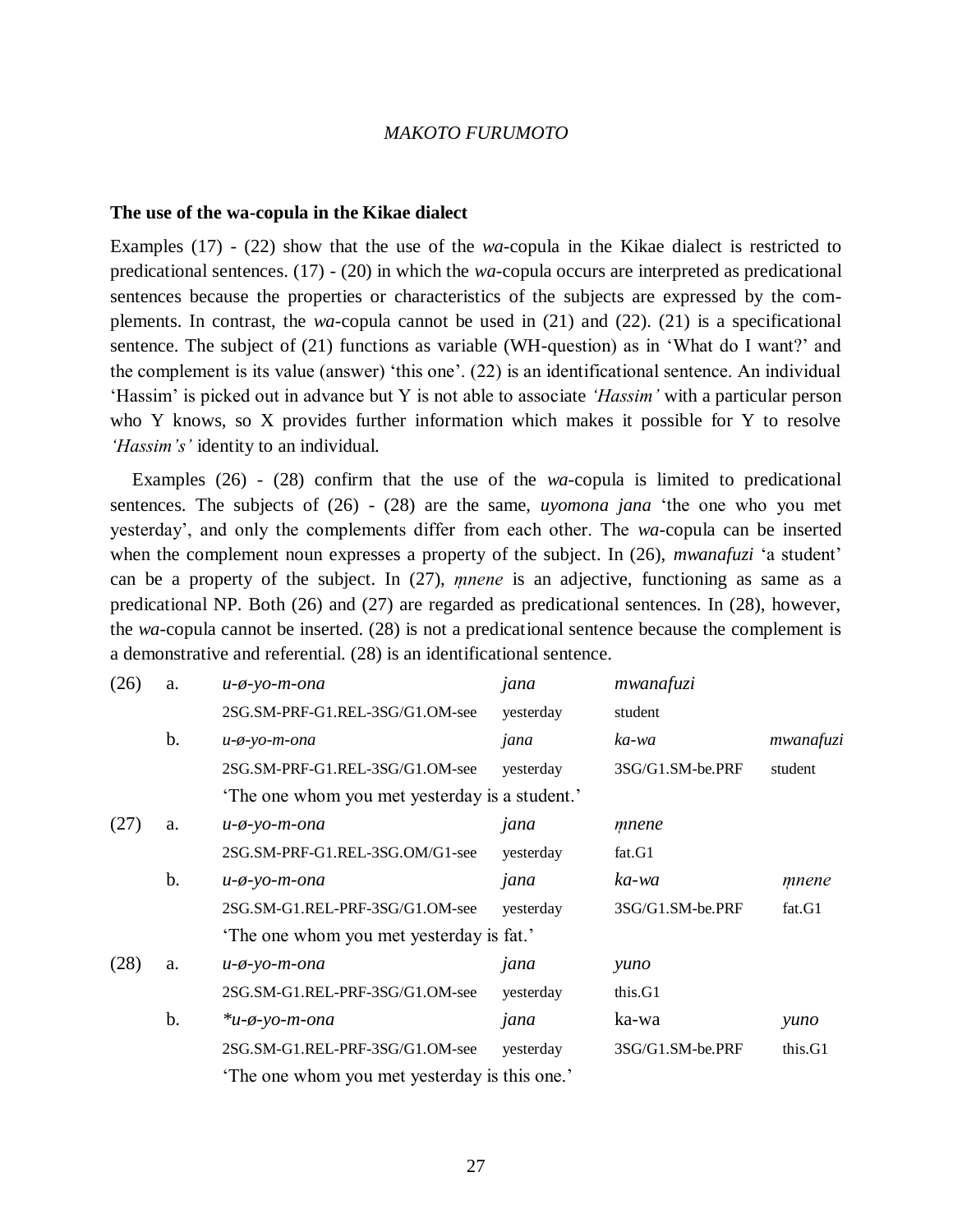Note that the use of the wa-copula in predicational sentences is optional though there are some exceptions as stated in 3.4 below. Therefore, the *wa*-copula can be omitted as in (29) repeated from  $(1a)$ .

| (29) | a. | mie               | nyi-wa        | mwanafuzi |
|------|----|-------------------|---------------|-----------|
|      |    | 1SG               | 1SG.SM-be.PRF | student   |
|      | b. | mie               | mwanafuzi     |           |
|      |    | 1SG               | student       |           |
|      |    | 'I am a student.' |               |           |

## **Some exceptions**

I have outlined the distribution of the *wa*-copula according to the classification of copular sentences proposed by some authors and showed that the *wa*-copula emerges only in predicational sentences. There are, however, exceptions to the rule.

First, the *wa*-copula cannot be used in sentences, which ask for and represent the class of the referents of the subjects, as in examples (30) and (31).

| (30) | X: | tunda lino              | $\phi$ /*li-wa                        | tunda      | gani         |
|------|----|-------------------------|---------------------------------------|------------|--------------|
|      |    | this.G5<br>fruit        | $Ø/G5.SM-be.PRF$                      | fruit      | what kind of |
|      |    |                         | 'What kind of fruit is this (fruit)?' |            |              |
|      | Y: | lino                    | $\phi$ /*li-wa                        | fenesi     |              |
|      |    | this.G5                 | $Ø/SM.G5-be.PRF$                      | jack fruit |              |
|      |    | 'This is a jack fruit.' |                                       |            |              |
| (31) | X: | icho                    | $\phi$ /* $ki$ -wa                    | nini       |              |
|      |    | that.G7                 | $Ø/G7.SM-be.PRF$                      | what       |              |
|      |    | 'What is that?'         |                                       |            |              |
|      | Y: | icho                    | $\phi$ /* $ki$ -wa                    | kiti       |              |
|      |    | that.G7                 | $Ø/G7.SM-be.PRF$                      | chair      |              |
|      |    | 'That is a chair.'      |                                       |            |              |

Most authors seem to avoid discussing the semantic properties of such sentences. In this paper, I will not discuss into what type such copular sentences can be classified or whether or not new categories might be necessary to classify them exhaustively. However, in the Kikae dialect, the *wa*-copula cannot be used in some predicational sentences if the first element of the complement represents the class of the subject, as in (32) and (33).

(32) a. *\*uno u-wa m̩ nazi* m̩ *refu*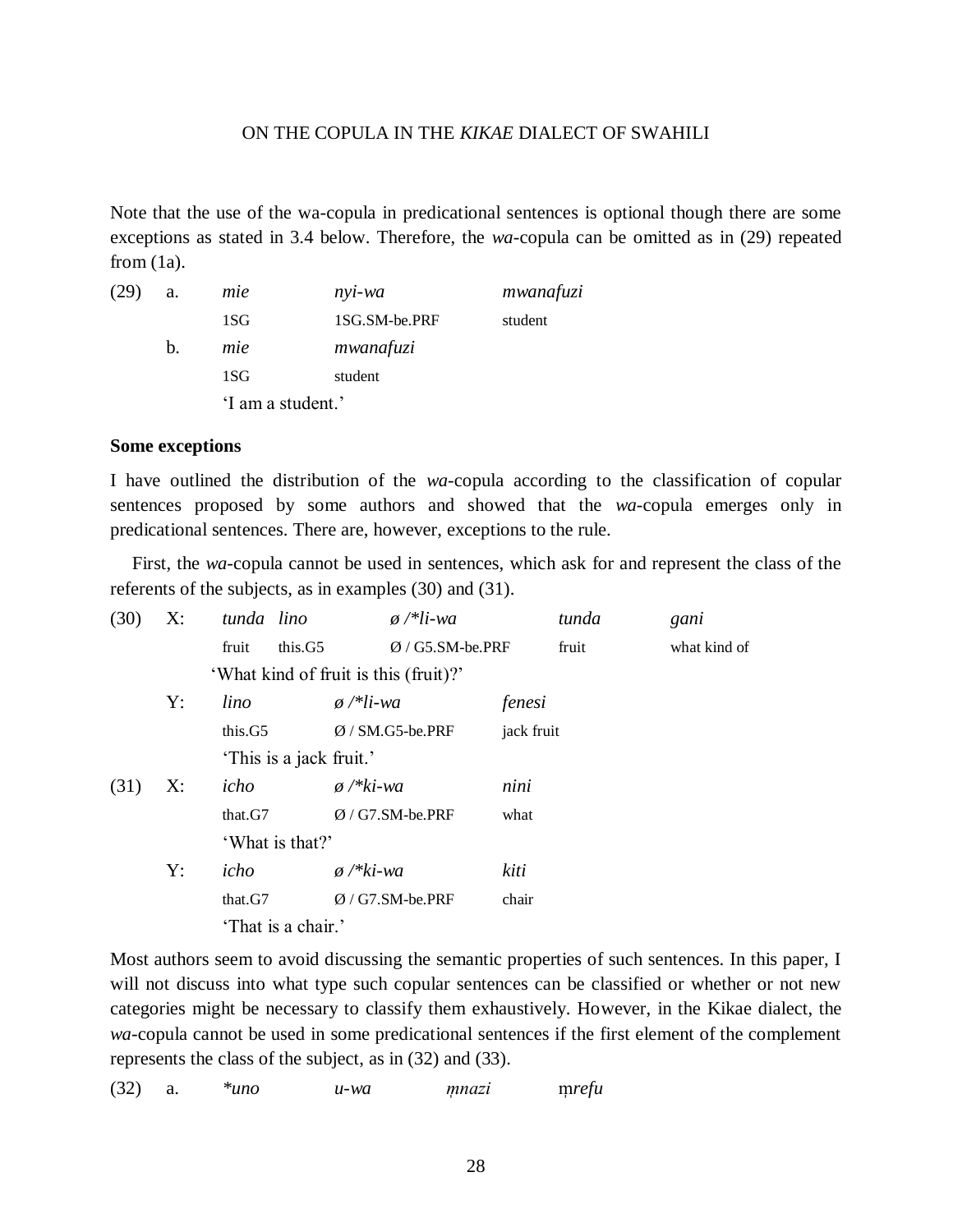|      |    | this.G3                     | G3.SM-be.PRF     | coconut palm | long.G3 |
|------|----|-----------------------------|------------------|--------------|---------|
|      |    | 'This is a long palm tree.' |                  |              |         |
|      | b. | uno                         | u-wa             | mrefu        |         |
|      |    | this. $G3$                  | G3.SM-be.PRF     | long.G3      |         |
|      |    | 'This (tree) is long.'      |                  |              |         |
| (33) | a. | $*Juma$                     | ka-wa            | m t' u       | mrefu   |
|      |    | Juma <sub>.PN</sub>         | 3SG/G1.SM-be.PRF | person       | tall.G1 |
|      |    | 'Juma is a tall man.'       |                  |              |         |
|      | b. | Juma                        | ka-wa            | mwalimu      | mrefu   |
|      |    | Juma.PN                     | 3SG/G1.SM-be.PRF | teacher      | tall.G1 |
|      |    | 'Juma is a tall teacher'    |                  |              |         |

Though all of the sentences are predicational sentences, the wa-copula cannot be used in (32a) and (33a). If the nouns *mnazi* 'coconut palm' in (32a) and *mt'u* 'person' in (33a), which represent the class of the subjects, are removed or replaced with another noun which can, for example, be a predicational NP, the *wa*-copula can be inserted as shown in (32b) and (33b). Furthermore, the *wa*-copula can be used, even though the sentence is not a predicational sentence like (34) if the first element of the complement can be interpreted as a predicational NP. In (34), the *wa*-copula can be used even though (34) seems to be an identificational sentence. <sup>23</sup>

| (34) | Makoto ka-wa                                    |         | $mwanafuzi$ $u$ - $\phi$ -yo-m-ona        | jana |  |  |  |
|------|-------------------------------------------------|---------|-------------------------------------------|------|--|--|--|
|      | Makoto 3SG/G1.SM-be.PRF                         | student | 2SG.SM-G1.REL-PRF-3SG/G1.OM-see vesterday |      |  |  |  |
|      | 'Makoto is the student whom you met yesterday.' |         |                                           |      |  |  |  |

In brief, when the predicate NP consists of more than one element, the copula appears to only select the first element.

The other exceptions are sentences that ask for personal names and their replies.

| (35) | X: | weye           | ku-wa          | nani      |  |  |
|------|----|----------------|----------------|-----------|--|--|
|      |    | 2SG            | 2SG.SM-be.PRF  | who       |  |  |
|      |    |                | 'Who are you?' |           |  |  |
|      | Y: | mie            | nyi-wa         | Hidaya    |  |  |
|      |    | 1SG            | 1SG.SM-be.PRF  | Hidaya.PN |  |  |
|      |    | 'I am Hidaya.' |                |           |  |  |

 $\overline{a}$ 

 $^{23}$  In the Kikae dialect, a relative clause can modify the head noun non-restrictively. Therefore,  $(35)$  could also be a predicational sentence in which the predicational NP *mwanafuzi* 'a student' is followed by a non-restrictive relative clause.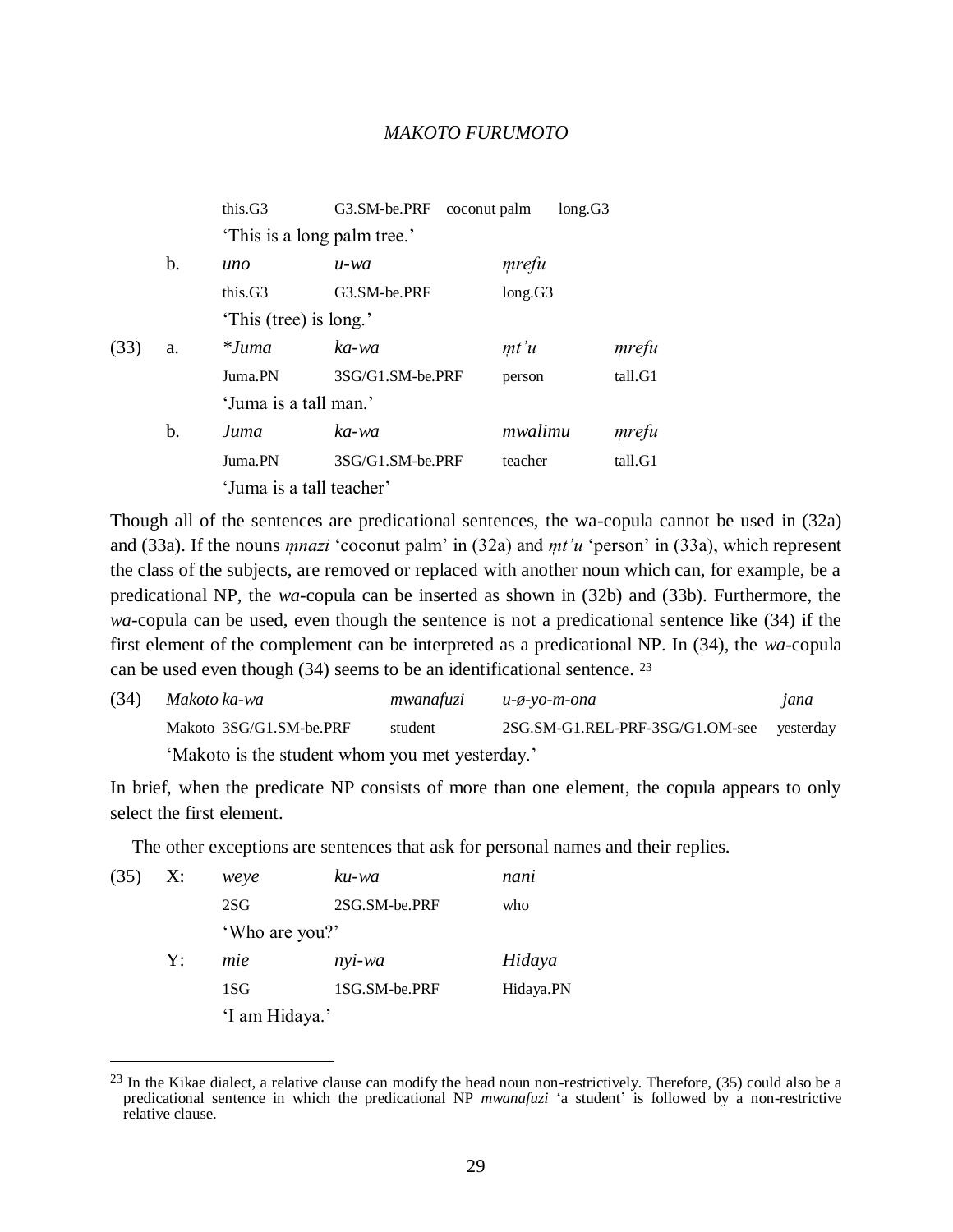Sentences like (35) may be classified into predicational sentences, following Nishiyama (2003: 126), who argues that personal names can be predicational NPs. Conversations like that in (35) may seem to be a pair of the predicational sentences if X and Y actually meet each other: X asks Y's name as a property and Y replies his/her own name as a property. However, sentences like (35) are used when X receives a telephone call, and what X wants to do is to identify the person who X is talking to on the phone. Thus, it is reasonable to assume that  $(35)$  is an identificational sentence, not a predicational sentence. Note that this type of sentences are more acceptable in the case where the subject is first person or second person singular.

#### **The use of the wa-copula in sentences with adjectives.**

As shown in (20) and (27), the wa-copula can co-occur with adjectives.

| (36) | a.          | kisu                   | kino    | ki-wa        | kikali   |
|------|-------------|------------------------|---------|--------------|----------|
|      |             | knife                  | this.G7 | G7.SM-be.PRF | sharp.G7 |
|      | $b_{\cdot}$ | kisu                   | kino    | kikali       |          |
|      |             | knife                  | this.G7 | sharp. G7    |          |
|      |             | 'This knife is sharp.' |         |              |          |

The *wa*-copula is optional for sentences with adjectives like *kikali* 'sharp' in (36) which can be divided into a prefix *ki*- and a stem -*kali* like some nouns. In some adjectival sentences as that in (37), however, the *wa*-copula is mandatory.

| (37) | a.          | ng'ombe             | ka-wa            | hai   |  |
|------|-------------|---------------------|------------------|-------|--|
|      |             | cow                 | 3SG/G1.SM-be.PRF | alive |  |
|      | $b_{\cdot}$ | $*$ ng'ombe         | hai              |       |  |
|      |             | cow                 | alive            |       |  |
|      |             | 'The cow is alive.' |                  |       |  |

The *wa*-copula is obligatory when *hai* 'alive', *wazi* 'open' or *macho* 'awake' follow it. I will discuss such sentences in section 5.

#### **Negative copular sentences**

 $\overline{a}$ 

There are also two types of negative copular sentences. In the first type, the element si occurs before the complement. In the second type, the element, the negative subject prefix *-li*24, occurs before the complement. (38a) is an example of the first type and (38b) is an example of the second type.

<sup>24</sup> This morpheme *-li* likely corresponds to \**-li-* 'be' in proto-Sabaki (Nurse & Hinnebusch 1993: 649).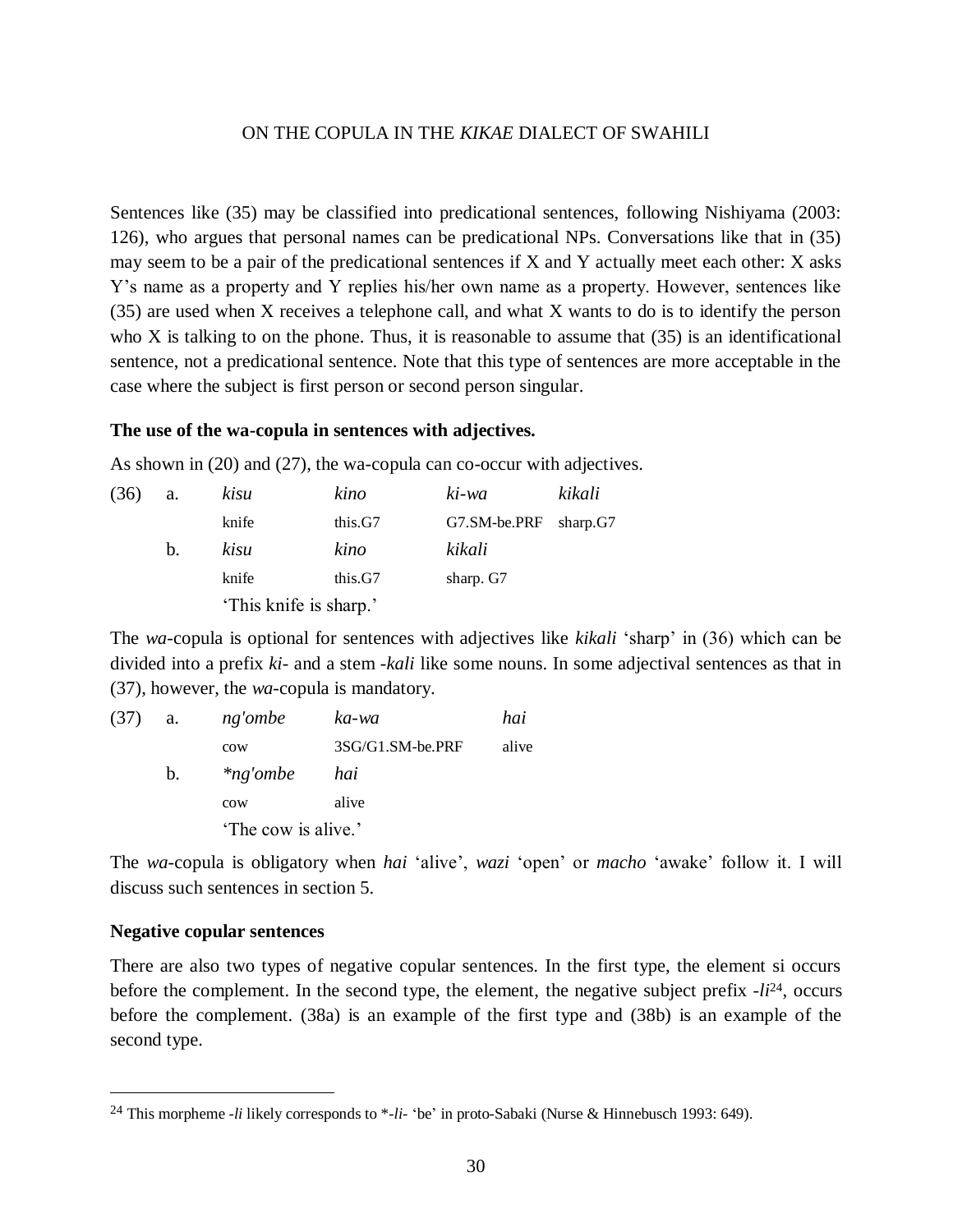| $(38)$ a. |             |           |                       | mie si mwanafuzi  |           |
|-----------|-------------|-----------|-----------------------|-------------------|-----------|
|           |             | 1SG       | NEG                   | student           |           |
|           | $h_{\cdot}$ | mie si-li |                       |                   | mwanafuzi |
|           |             |           |                       | 1SG 1SG.SM.NEG-be | student   |
|           |             |           | 'I am not a student.' |                   |           |

Negative copula *si* can be used in all copular sentences except for *hai*-type sentences. In contrast, the negative subject prefix -*li* can only be used in negative predicational sentences. Thus, this element cannot be used in identificational sentences like (39). In the Kikae dialect, the negative subject prefix -*li* functions as the suppletive allomorph of the subject prefix -*wa* in negative sentences.

| (39) | a. | и-ф-уо-т-опа                                     | jana      | sı    | vuno             |         |  |
|------|----|--------------------------------------------------|-----------|-------|------------------|---------|--|
|      |    | 2SG.SM-PRF-G1.REL-3SG/G1.OM-see                  | yesterday | NEG.  | this.G1          |         |  |
|      | b. | $*u$ - $\phi$ -yo-m-ona                          | jana      | ha-li |                  | yuno    |  |
|      |    | 2SG.SM-PRF-G1.REL-3SG/G1.OM-see                  | yesterday |       | 3SG/G1.SM.NEG-be | this.G1 |  |
|      |    | The one whom you met yesterday is not this one.' |           |       |                  |         |  |

#### **Section summary**

In this section, I have given an overview of the distribution of the *wa*-copula by the type of copular sentence as has been proposed for English and Japanese. The distribution of the *wa*copula sentences is summarized as shown below.

| property of CP     | juxtaposed | wa-copula inserted |
|--------------------|------------|--------------------|
| non-predicational  |            |                    |
| class              |            |                    |
| predicational      |            | ✓                  |
| adjective          |            | ✓                  |
| hai-type adjective |            |                    |

# **The locative use of the wa-copula**

The *wa*-copula is also used in locative sentences, as shown in (40) and (41).

|  | $(40)$ X: Fatuma  | $ka$ -wa <sup>25</sup> |
|--|-------------------|------------------------|
|  | Fatuma.PN         | 3SG/G1.SM-be.PRF       |
|  | 'Is Fatuma here?' |                        |
|  |                   |                        |

<sup>25</sup> Polar questions with the *wa*-copula do not require a locative expression when used to ask whether the subject is present and there is salient location in the context.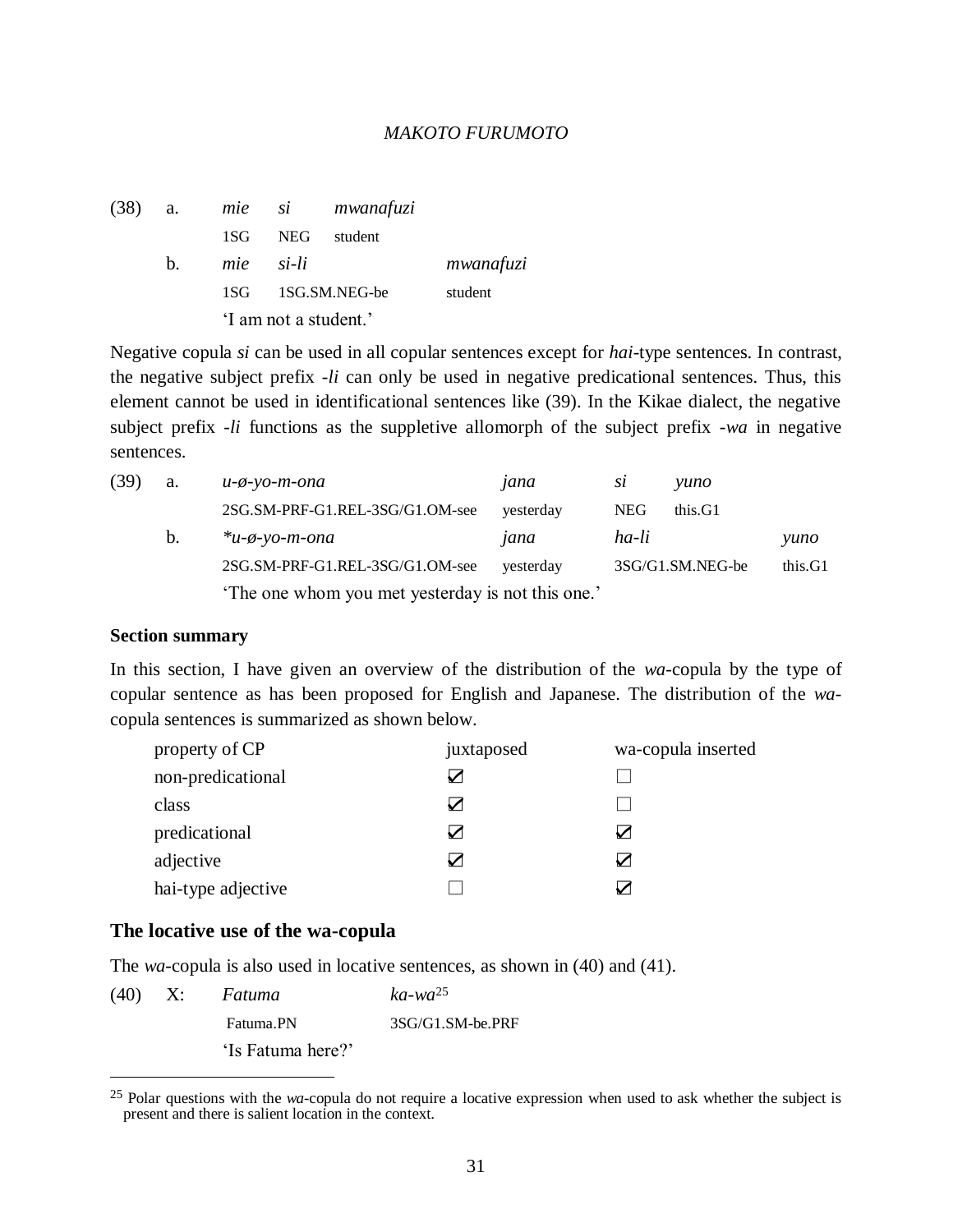Y: *ka-wa=vo* 3SG/G1.SM-be.PRF=here 'She is here.'

(41) *Ali ka-wa nyumbani* Ali.PN 3SG.SM-be.PRF house.LOC 'Ali is at home.'

Its function of conveying a location comes from the meaning of -*wa*, not from the function of the *wa*-copula, as -*wa* marked with TAM prefixes also represents a location as shown in (42) and example (43).

| (42) | kila     | wakati wa      |       | sikukuu | <i>Makoto</i> | ka-na-wa                                                          | mjini    |
|------|----------|----------------|-------|---------|---------------|-------------------------------------------------------------------|----------|
|      | every    | time           | of.G3 | holiday | Makoto.PN     | 3SG/G1.SM-IPFV-be                                                 | town.LOC |
|      |          |                |       |         |               | 'Makoto is always in town in the holiday season (after Ramadan).' |          |
| (43) | ku-me-wa |                |       | kaskazi |               |                                                                   |          |
|      |          | 2SG.SM-INCH-be |       | north   |               |                                                                   |          |

'Are you already on the north side?'

The locative use of the *wa*-copula shares two features with its relational use. First, the *wa*-copula, which represents a location, does not imply the existence of an event prior to the reference time, just like the *wa*-copula in predicational sentences.

| (44) | a. | mrima                               | Kilimanjaro | u-wa          | Tanzania        |  |
|------|----|-------------------------------------|-------------|---------------|-----------------|--|
|      |    | mountain                            | Kilimanjaro | G3.SM-be.PRF  | Tanzania        |  |
|      | b. | <i>*mrima</i>                       | Kilimanjaro | u-me-wa       | <i>Tanzania</i> |  |
|      |    | mountain                            | Kilimanjaro | G3.SM-INCH-be | Tanzania        |  |
|      |    | 'Mount Kilimanjaro is in Tanzania.' |             |               |                 |  |

There is no prior event in (44) as Mt. Kilimanjaro has always existed in Tanzania, rather than for example having been moved there. The reason why (44b), in contrast to (44a), is unacceptable is that there the TAM prefix -*me*- needs a prior event to license it.

Second, the negative subject prefix -li also functions as the suppletive allomorph of the subject prefix -*wa* in negative locative sentences.

(45) *Ame ha-li nyumbani* Ame.PN 3SG/G1.SM.NEG-be house.LOC 'Ame is not at home'

Thus, it is reasonable to assume that the *wa*-copula in predicational sentences and existential sentences is one lexical element with two distinct functions.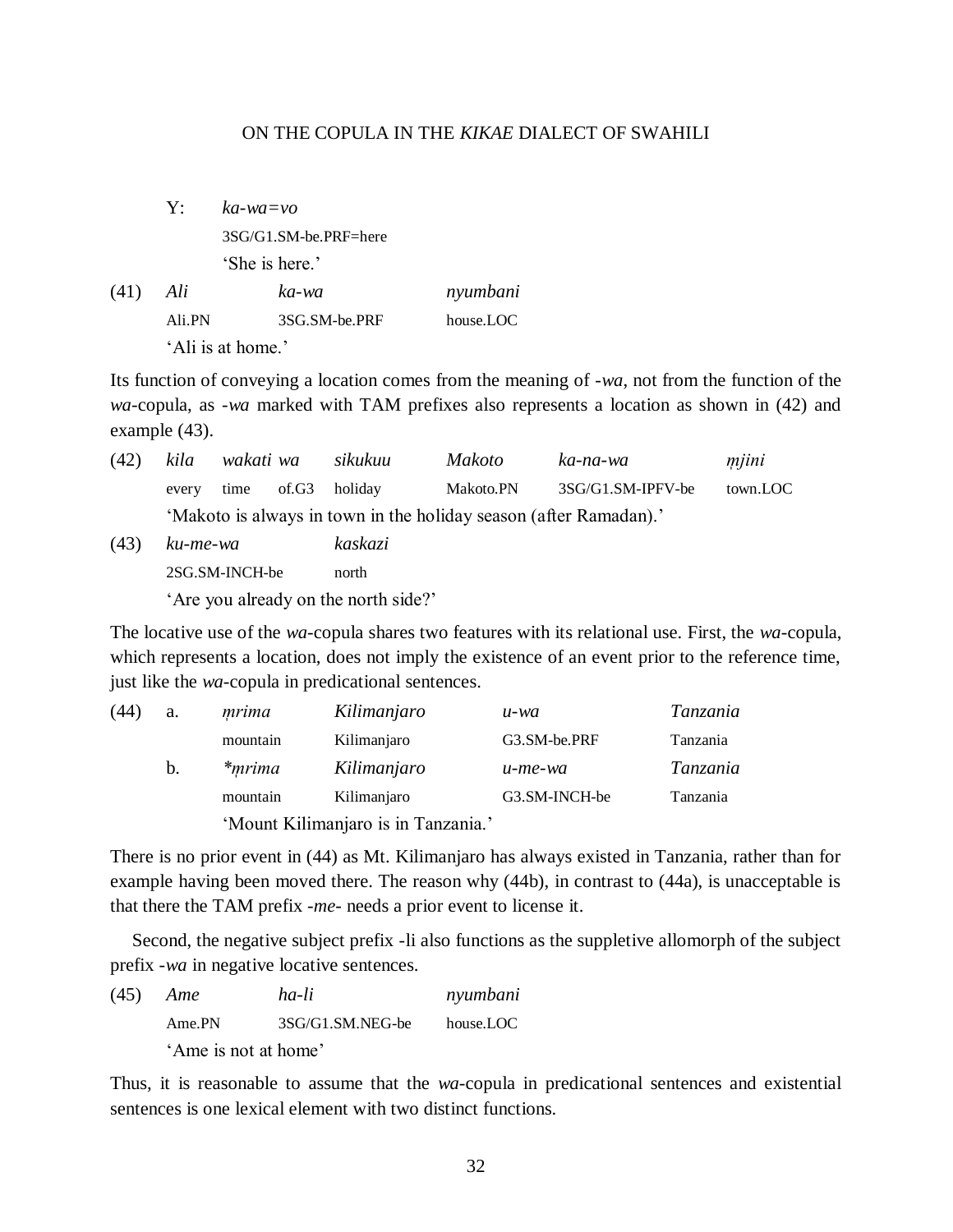However, the locative use of the *wa*-copula differs from its relational use in that the *wa*-copula is mandatory in locative sentences.

(46) *\*Ali nyumbani* Ali.PN house.LOC 'Ali is at home.' (see also 42)

## **The grammaticalisation of the wa-copula**

In the section 3, I showed that the relational use of the *wa*-copula is mostly restricted to predicational sentences. This is compatible with an assumption that the relational use has developed as a secondary use of the locative use. In this section, I discuss possible grammaticalisation paths of the *wa*-copula, considering its functions and properties. There are two possible sources for the *wa*-copula. First, it is conceivable that perfect form of -*wa* 'become' has lost its inflectional value and acquired the function of a simple copula. Second, the *wa*-copula could have originally been used as a locative, its relational function having developed after that.

## **Grammaticalisation from perfect**

The form of the *wa*-copula is analyzed as a perfect form as shown in 2.1 and one of the meaning components of -*wa* is 'become' as shown in 2.3. Taking these facts into account, a straightforward assumption is that both the inflectional value and the meaning of 'become' have been lost from the perfect form of -*wa*. However, there is a problem with this assumption.

There is a verb -*ijua* 'know', which does not imply a prior event in its perfect form as shown in (47). Thus, there is the possibility that the *wa*-copula does not have a perfect marking function.

(47) *samaki ka-vi-jua k-ogolea wala ha-na-fundishwa* fish 3SG/G1.SM-G8.OM.know.PRF INF-swim without 3SG/G1.SM.NEG-IPFV-teach.PASS 'Fish knows how to swim without being taught.'

However, it is difficult to explain the reason why the *wa*-copula is restricted to predicational sentences. It seems possible that the restriction of the *wa*-copula is due to the property of -*wa* meaning 'become' because only predicational NPs can follow 'become' in English (Higgins 1979: 241-242, Declerck 1988: 90). However, this possibility has to be discarded as nonpredicational NPs such as demonstratives can follow -*wa* as in (48).

(48) *ilya i-me-wa ino* that.G9 G9.SM-INCH-be this.G9

'That has become this. (The batter has turned into this cake.)'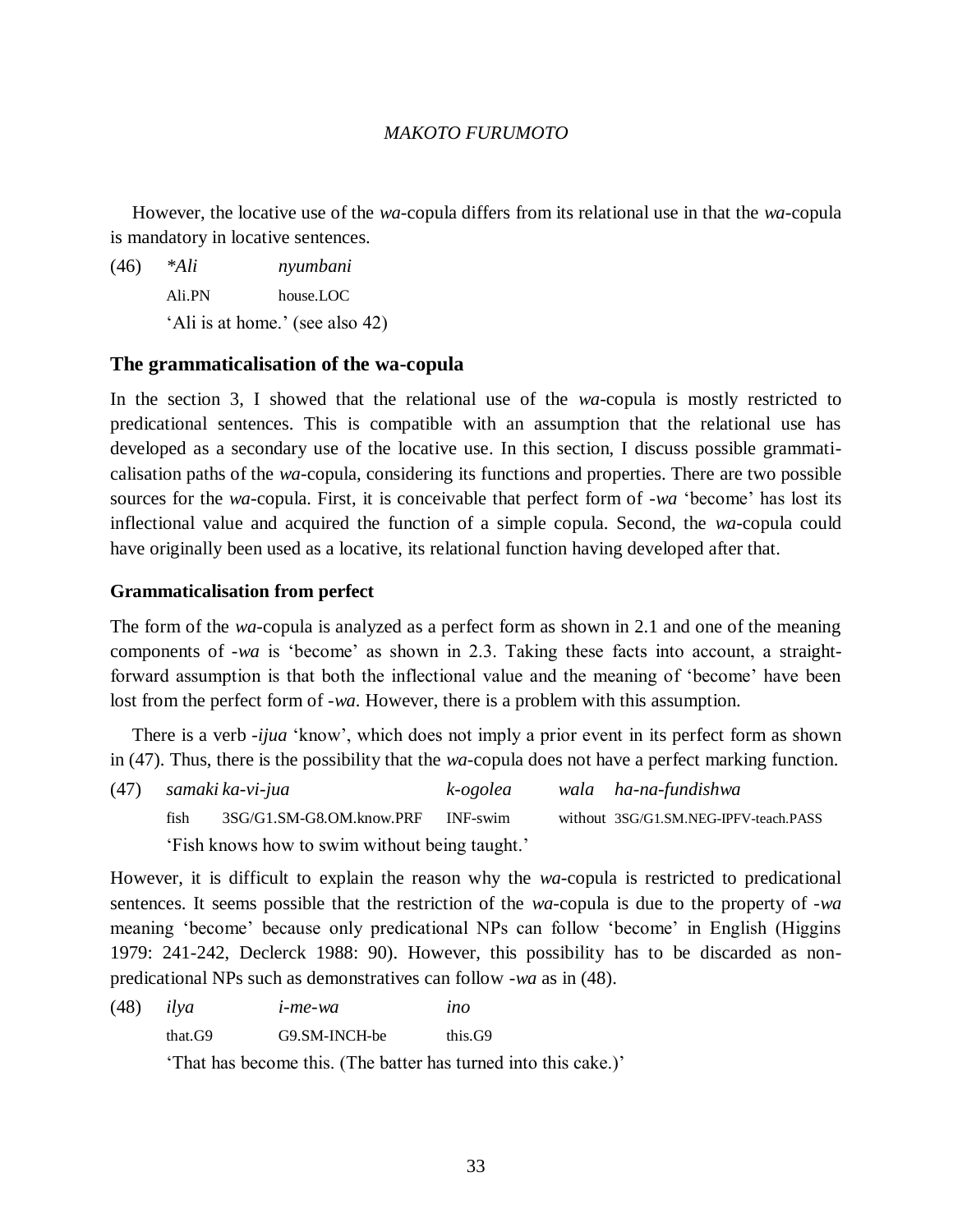#### **Grammaticalisation from a locative verb**

The *wa*-copula is also used in locative sentences, as shown in section 4. I argue that the restriction of the wa-copula to predicational sentences has some relevance to the function of the *wa*-copula as a locative verb. Grammaticalisation from posture, locative or existential verbs to copulas is often observed in other languages (Faverey et al. 1976, Devitt 1990, Hengeveld 1992, Noonan & Grunow-Hårsta 2002, Kudo 2014). Furthermore, in some languages, copulas, which have derived from locatives or existentials, are used to denote the properties of the subjects in some languages (Verhaar 1995<sup>26</sup>, Noonan & Grunow-Hårsa 2002<sup>27</sup>, Goddard & Harkins 2002<sup>28</sup>, Reid 2002<sup>29</sup>). Interestingly, while we have to be careful to conclude that such a change is natural from typological view, such semantic shifts or expansions are observed in languages unrelated to each other. The restriction of the *wa*-copula is possibly a result of the grammaticalisation from a locative predicate.

In addition to this, the following two facts support the assumption that this grammaticalisation process has occurred. First, the grammaticalisation of a copula from a locative/existential predicate has also been observed in other varieties of Swahili.

| (49) | ng'ombe                                            | $yu-ko$    |                 |         | hai     |            |
|------|----------------------------------------------------|------------|-----------------|---------|---------|------------|
|      | cow                                                |            | 3SG/G1.SM-EXIST |         | alive   |            |
|      | 'The cow is alive.'                                |            |                 |         |         |            |
| (50) | ng'ombe                                            | $yu-ko$    |                 |         | mzima   |            |
|      | cow                                                |            | 3SG/G1.SM-EXIST |         | fine.G1 |            |
|      | 'The cow is fine.'                                 |            |                 |         |         |            |
| (51) | mimi                                               | ni-ko      |                 |         | bado    | mwanafunzi |
|      | 1SG                                                |            | 1SG.SM-EXIST    |         | still   | student    |
|      | 'I'm still a student.'                             |            |                 |         |         |            |
| (52) | chakula                                            | iko        | kitu            | mukubwa |         |            |
|      | food                                               | <b>COP</b> | thing           | big     |         |            |
|      | 'Food is an important matter.' (Lecoste 1961: 220) |            |                 |         |         |            |

 $\overline{a}$ 

<sup>26</sup> In Tok Pisin (Papua New Guinea, Creole language), *stap* functions as copulative: characterizing modifiers only, and as locative or existential (Verhaar 1995: 81).

<sup>27</sup> In Tok Pisin (Papua New Guinea, Creole language), *stap* functions as copulative: characterizing modifiers only, and as locative or existential (Verhaar 1995: 81).

<sup>28</sup> In Pitjantjatjara / Yankunytjatjara (Australia, Pama-Nyungan), *nyinani* 'sit' and *ngaranyi* 'stand' have copulative functions, co-occurring with a predicative or attributive complement (Goddard & Harkins 2002: 229-231).

<sup>&</sup>lt;sup>29</sup> In Ngan'gityemerri (Australia, Daly), some verbs which mean 'sit', 'sleep', 'stand', 'perch', 'go' or 'travel' are used to encode the existence/location of, or ascribe attributes to their subjects (Reid 2002: 246).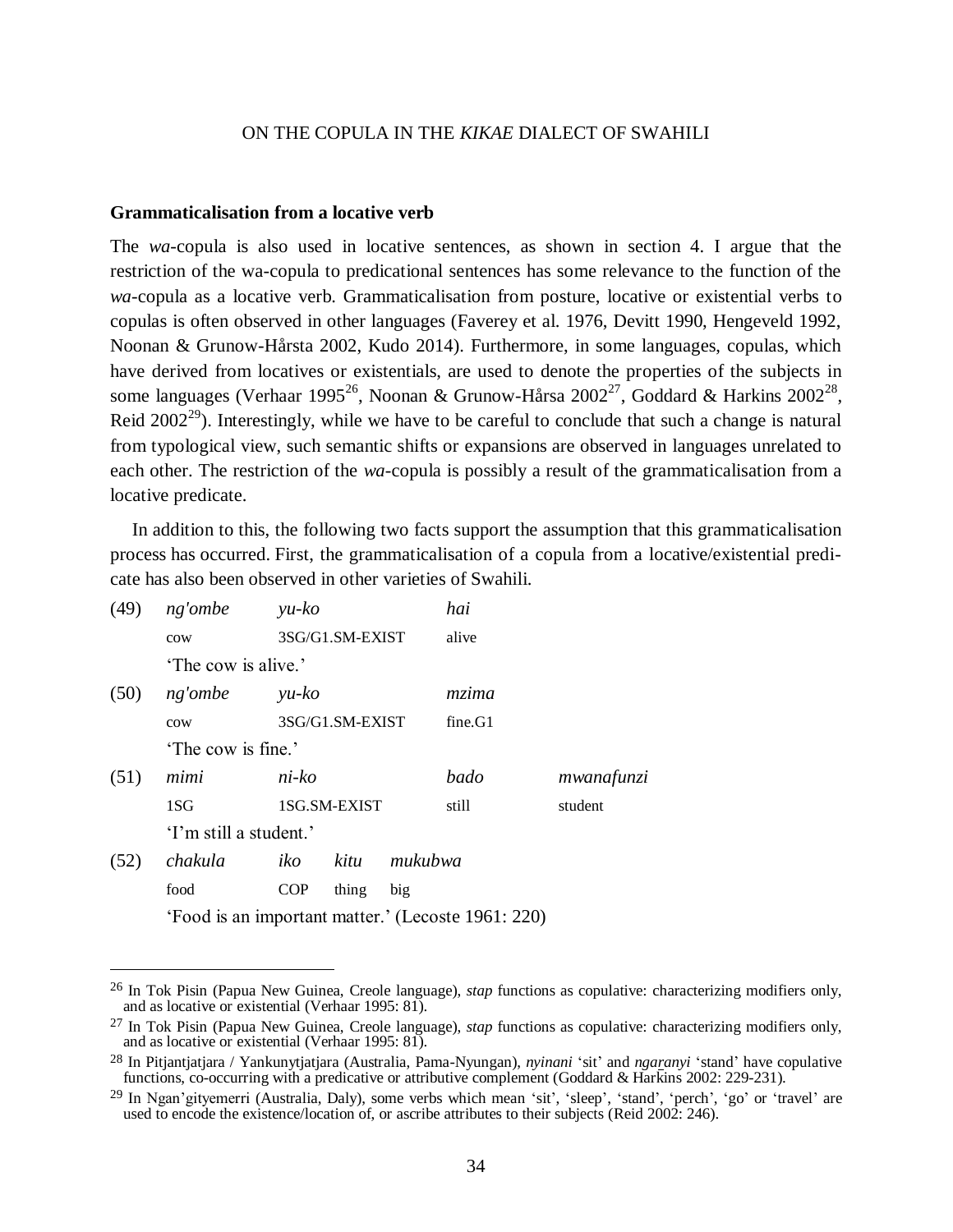$(49)$  -  $(51)$  are examples from the Kiunguja dialect<sup>30</sup>. In this dialect, the subject prefix -*ko* functions as a locative/existential<sup>31</sup> predicate. Note that, although examples like (49) in which the locative/existential is followed by *hai*-type loanword adjectives have been described (Marten 2013: 62)  $3^2$ , examples in which the locatives/existentials are followed by an adjective with a prefix and a stem as in (50) or a noun as in (51) have not been reported in the Kiunguja dialect. Other adjectives like -*tupu* 'empty', -*refu* 'long' 'tall' and -*kali* 'sharp' can also follow the locative/existential. Even though in the Kiunguja dialect, no examples other than (51) are accounted for in which nouns follow the locative/existential, such examples are described in some pidginized varieties of Swahili as in (52) from Shaba Swahili<sup>33</sup>. Heine & Kuteva (2002: 99) also reports a similar example from Kenya Pidgin Swahili. Thus, it appears that grammaticalisation from a locative verb to a copula can also naturally be assumed even in the Kikae dialect.

Second, most of the predicational sentences can be realized in two ways: in the first type, subject and complement are juxtaposed, in the other type, the wa-copula, which also functions as the locative predicate, is used, as stated in section 3 and 4. The same goes for the negative sentences. These facts support the assumption that the relational use of the wa-copula has developed secondarily from the locative use.

Based on these facts, I conclude that the probability of the grammaticalisation from a locative verb is higher than that of the grammaticalisation from the perfect of 'become'.

#### **On the process of the grammaticalisation**

 $\overline{a}$ 

There are two possible triggers of the grammaticalisation of the *wa*-copula, which have caused re-analysis of a locative verb to a copula.

The first trigger are relatively new words like loanwords, which are semantically 'adjectives' but syntactically 'adverbs'. I assume that this trigger causes a change by analogy. Hengeveld (1992: 238-249) proposes a grammaticalisation model from a locative predicate to a copula from a typological perspective. He shows that locative predicates are used as what he calls "ascriptive"

<sup>&</sup>lt;sup>30</sup> The Kiunguja dialect is a regional variety originally from Zanzibar town. This variety is a base of 'Standard Swahili' (Whiteley 1969: 80) and thought to be the prestigious variation at least in Zanzibar. The examples in this paper are elicited from a speaker in Zanzibar Stone Town.

<sup>31</sup> While Ashton (1947: 18) describes the [subject prefix *-ko*] as a predicate representing place, Marten (2013) points out that this element also functions as an existential.

<sup>32</sup> Strictly, the adjectives Marten presents: *huru* 'free' and *tayari* 'ready', except for the quantifier *-ingi* 'many', are not exactly the same as those presented here. Ashton (1947: 93) describes that in the Kiunguja dialect, the subject prefixes function as a copula to express a state or condition, and *hai*, *macho* and *wazi* are given as examples for the copulative subject prefixes. Note that, *hai*, *macho* and *wazi* cannot co-occur with the other copula *ni* in the Kiunguja dialect as far as I have observed.

<sup>&</sup>lt;sup>33</sup> Shaba Swahili is a pidginized variety of Swahili spoken in the Katanga province of DR Congo.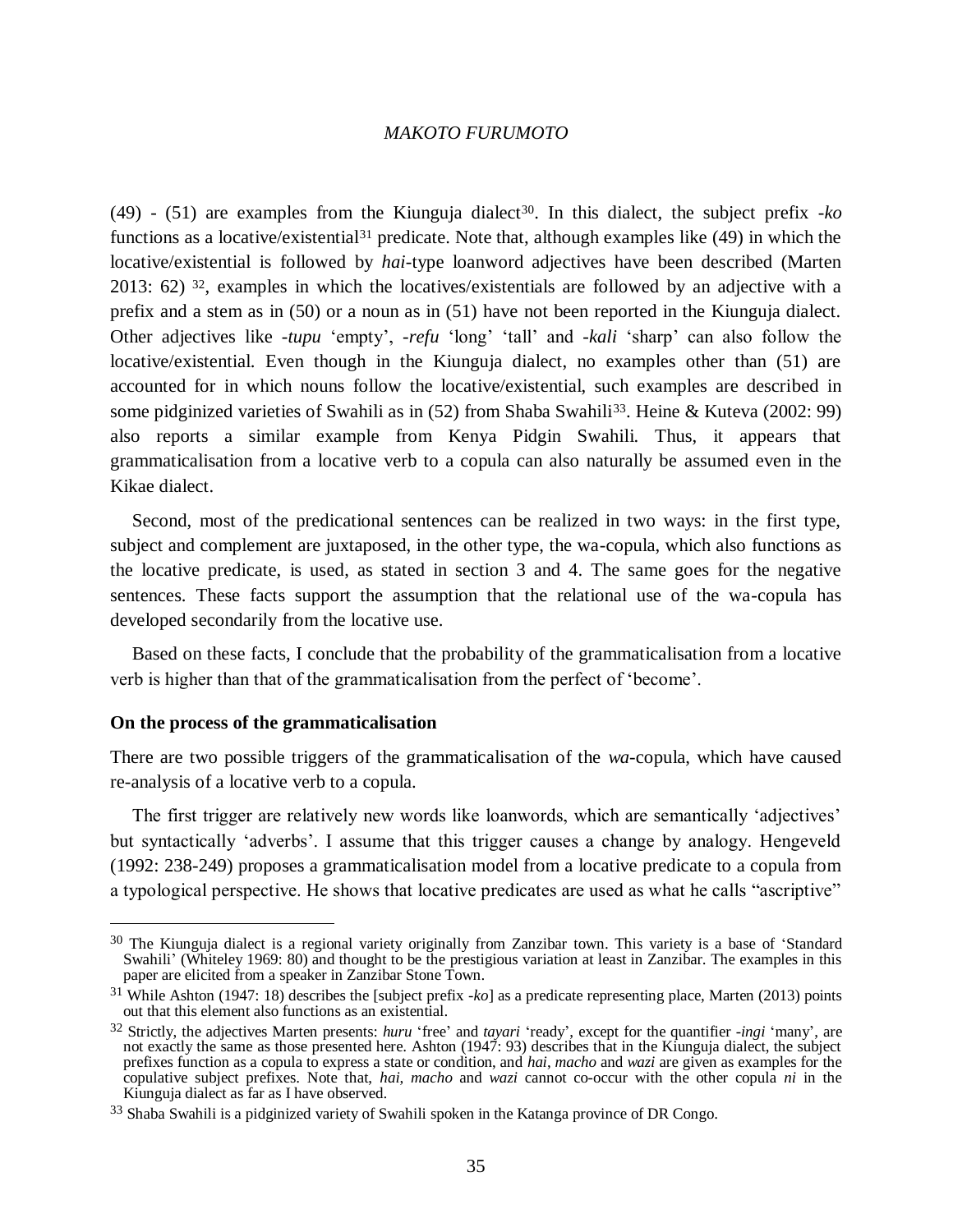predicates, co-occurring with an adverbialized constituent in some languages<sup>34</sup> and argues that such expressions can lead to grammaticalisation. I argue that a similar change has conceivably occurred in the Kikae dialect. Some words like *hai*, which obligatorily need the *wa*-copula, are functionally classified as adverbs since they can only modify verbs not nouns as shown in (53) and (54) while they are prescriptively classified as adjectives<sup>35</sup>.

| (53) | a.                                 | $*ke-me-guia$               | nyoka | hai                     |       |  |
|------|------------------------------------|-----------------------------|-------|-------------------------|-------|--|
|      |                                    | 3SG/G1.SM-INCH-catch        | snake | alive                   |       |  |
|      | b.                                 | ke-me-guia                  | nyoka | $a$ - $\phi$ - $e$ -wa  | hai   |  |
|      |                                    | 3SG/G1.SM-INCH-catch        | snake | 3SG/G1.SM-PRF-G1.REL-be | alive |  |
|      |                                    | 'He caught a living snake.' |       |                         |       |  |
| (54) | nyoka                              | ka-zikwa                    |       | hai                     |       |  |
|      | snake                              | 3SG/G1.SM-bury.PASS.PRF     |       | alive                   |       |  |
|      | 'The snake has been buried alive.' |                             |       |                         |       |  |

Furthermore, *hai-type* words are relatively new. *Hai* and *wazi* are loanwords from Arabic and *macho* is a zero-derivational word from the noun 'eyes'. Therefore, the following process seems plausible. First, the *wa*-copula, originally a locative predicate is used to compose predicates with *hai*-type words, and is re-analyzed as a copula in such predicates. Next, the *wa*-copula starts to appear with canonical adjectives and predicational NPs, which are semantically similar to *hai*type words, but can form predicates without *wa*. In fact, (55) was rephrased as (56) by one speaker.

(55) *ng'ombe ka-wa hai* cow 3SG/G1.SM-be.PRF alive 'The cow is alive.' (56) *ng'ombe ka-wa m̩ zima* cow 3SG/G1.SM-be.PRF healthy.G1

'The cow is fine.'

 $\overline{a}$ 

*Mzima* in (56) is more adjectival than *hai*-type words because it modifies a noun in (57).

|                                                      | (57) ka-vata      | ubale | mzima    | wa    | samaki |
|------------------------------------------------------|-------------------|-------|----------|-------|--------|
|                                                      | 3SG/G1.SM-get.PRF | side  | whole.G3 | of G3 | fish   |
| 'He has taken a whole piece of fish' (Chum 1994: 76) |                   |       |          |       |        |

<sup>34</sup> Hengeveld (1992) shows examples from Tamil, Abkhaz, Basque and Modern Standard Arabic.

<sup>35</sup> As for *hai* and *wazi*, see Johnson (1939: 123, 528) and TUKI (2001: 95, 364). The word class of *macho* is vague. In Johnson (1939: 155), *macho* is tagged as noun, adjective, and adverb.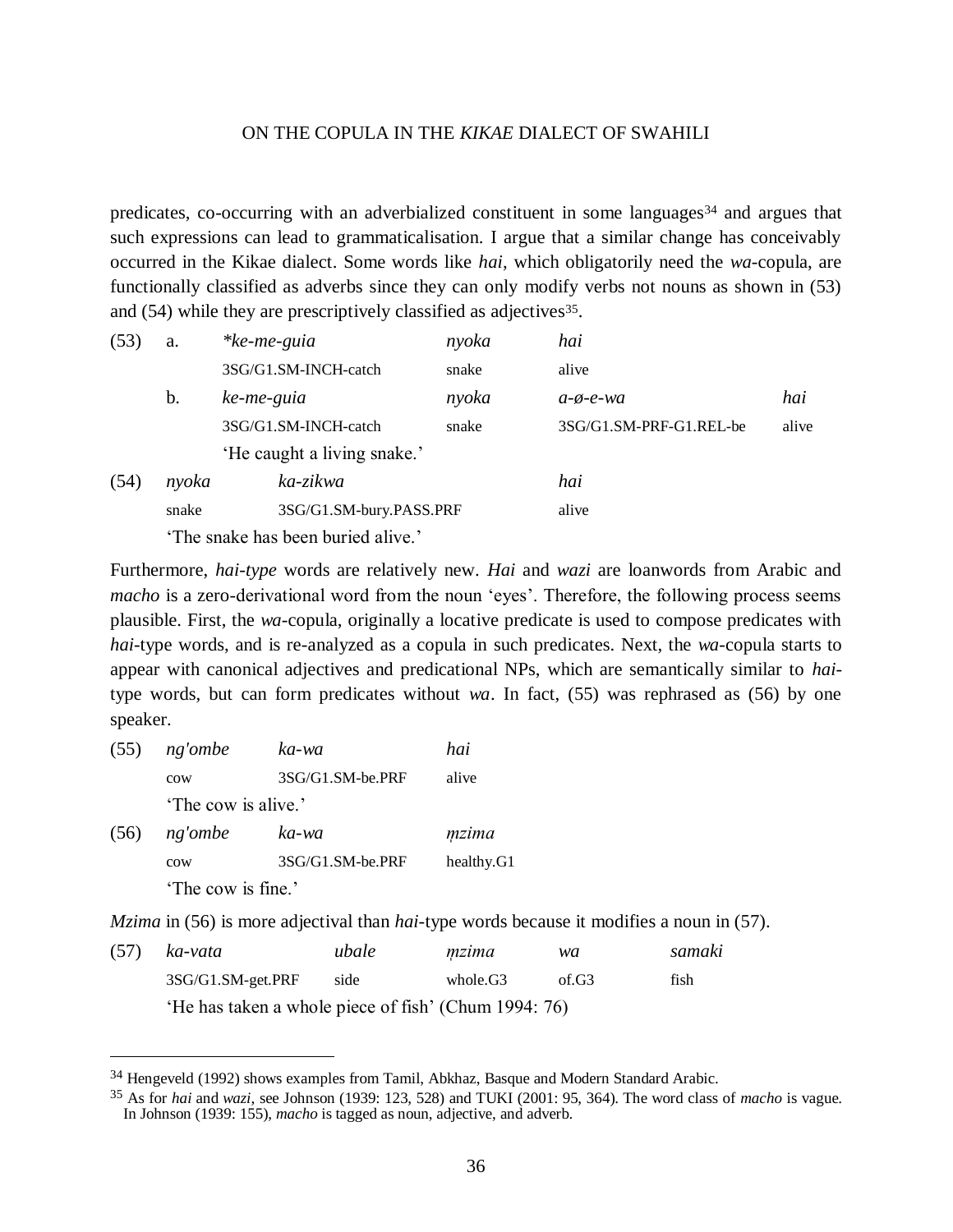The same goes for *cheupe* in (20), mone in (27) and *kikali* in (36). The proposed grammaticalisation path is illustrated in (58).

(58) [wa -copula + locative]  $\gg$  [wa-copula+hai-type 'adjective']  $\gg$  [wa-copula+ adjective /predicational NP]

The grammaticalisation path assumed here is compatible with the semantic limitations of the relational use of the *wa*-copula and the fact that the *wa*-copula is optional in predicational sentences. Note that, while Hengeveld argues that the motivation for the use of the locative predicate is to represent TAM information, I propose that the motivation is simply to make predicates with new words. Actually, the *wa*-copula co-occurs with temporarily borrowed words as in (59).

(59) *nguo i-wa 'clean'* clothes G9.SM-be.PRF clean 'The clothes are clean.'

Another possible trigger is co-occurrence with quantifiers. In the Kikae dialect, the *wa*-copula is used to form predicates representing the quantity of the subject. The morphological characteristics of quantifiers like *mengi* in (60) are the same as those of adjectives, which can be segmented into a prefix and a stem.

| (60) | maµ                        | ya-wa        | mengi   |
|------|----------------------------|--------------|---------|
|      | water                      | G6.SM-be.PRF | many.G6 |
|      | 'There is a lot of water.' |              |         |

However, expressions like that in (60) could be cases of quantifier floating not relevant in connection with grammaticalisation. Although the canonical position of quantifiers is directly following the noun, just like adjectives, quantifiers can not only occur after the subject, but also after the predicate as in (61).

| (61) | a. | wanafuzi                   | wengi               | wa-ja |                    |  |
|------|----|----------------------------|---------------------|-------|--------------------|--|
|      |    | students                   | many.G <sub>2</sub> |       | 3PL/G2.SM-come.PRF |  |
|      | b. | wanafuzi                   | $wa$ -ja            |       | wengi              |  |
|      |    | students                   | 3PL/G2.SM-come.PRF  |       | many.G2            |  |
|      |    | 'Many students have come.' |                     |       |                    |  |

If the use of the *wa*-copula in clauses expressing quantity is due to quantifier floating, it is unlikely that grammaticalisation occurred in these constructions, as with adjectives there is no phenomenon parallel to quantifier floating.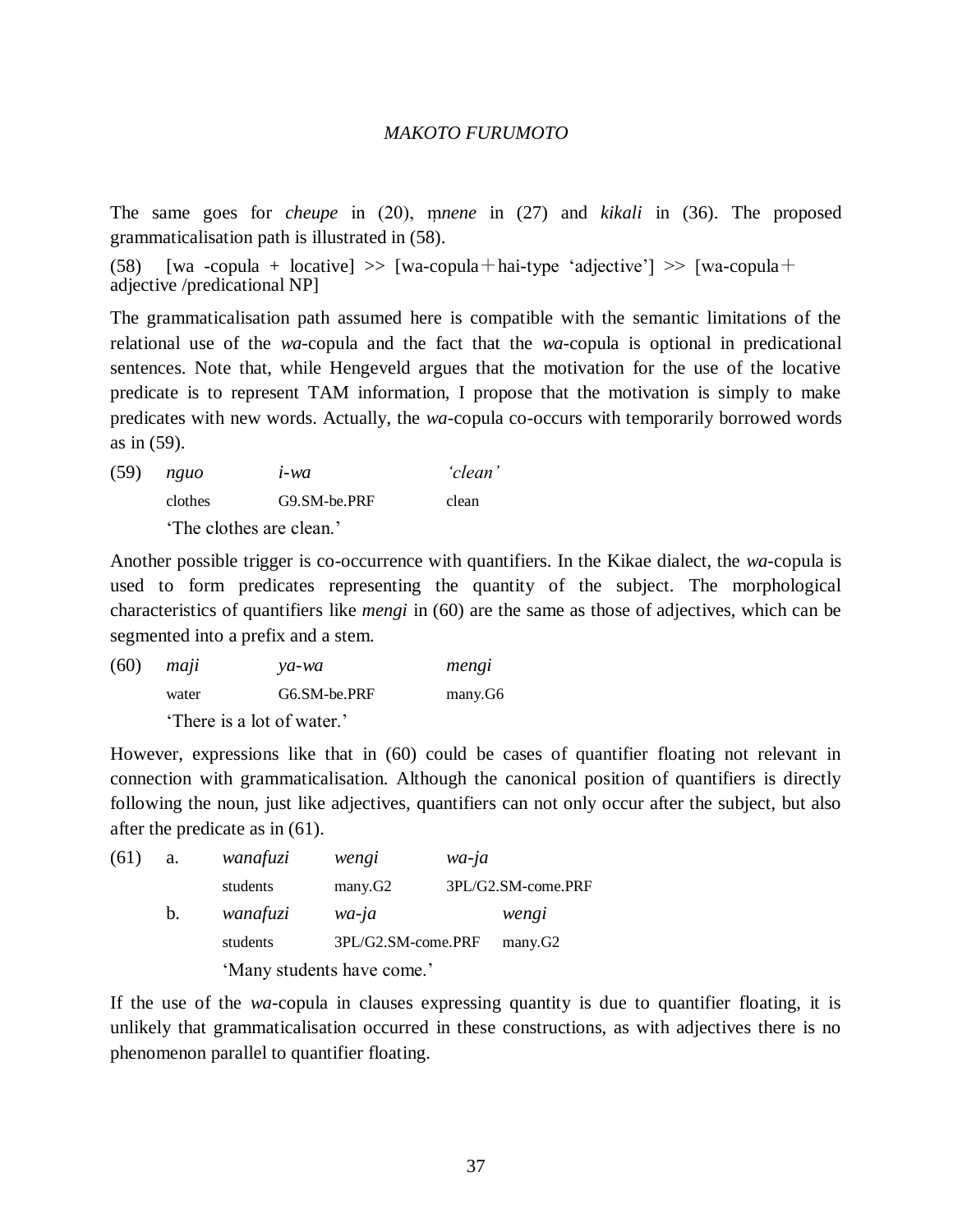| (62) | a.             | wanafuzi                          | wa-cha-kuja     | wengi           |
|------|----------------|-----------------------------------|-----------------|-----------------|
|      |                | students                          | 3PL/G2-IRR-come | many.G2         |
|      |                | 'Many of the students will come.' |                 |                 |
|      | b.             | $*$ wanafuzi                      | wa-cha-kuja     | wakubwa         |
|      |                | students                          | 3PL/G2-IRR-come | big.G2          |
|      | $\mathbf{c}$ . | wanafuzi                          | wakubwa         | wa-cha-kuja     |
|      |                | students                          | big.G2          | 3PL/G2-IRR-come |
|      |                | 'Big students will come.'         |                 |                 |

# **Conclusion**

While there are ample descriptions and discussions of copular clauses across languages, the use of the *wa*-copula in some types of copular clauses in the Kikae dialect of Swahili has not been described in detail in previous studies. In this paper, I have proposed a detailed analysis of the wa-copula as summarized below.

In sections 2, 3 and 4, I have characterized the properties of the *wa*-copula in the Kikae dialect of Swahili. I have pointed out three observations: 1. there is a gap between aspect morphology and aspectual meaning of the *wa*-copula, 2. the relational use of the *wa*-copula is limited to predicational sentences while there are some exceptions, 3. the locative use of the *wa*-copula has similarities with the relational use in their aspectual and the negated forms.

In section 5, I discussed possible grammaticalisation paths of the *wa*-copula. I concluded that it is highly probable that the relational use of the *wa*-copula has developed from the locative use. This assumption is well compatible with the synchronic properties. While the grammaticalisation from locative verbs to copulas is known as a probable change in typological study, the details have not been discussed well. In this paper, I proposed that the semantic restriction of the *wa*copula are possibly relevant to the grammaticalisation.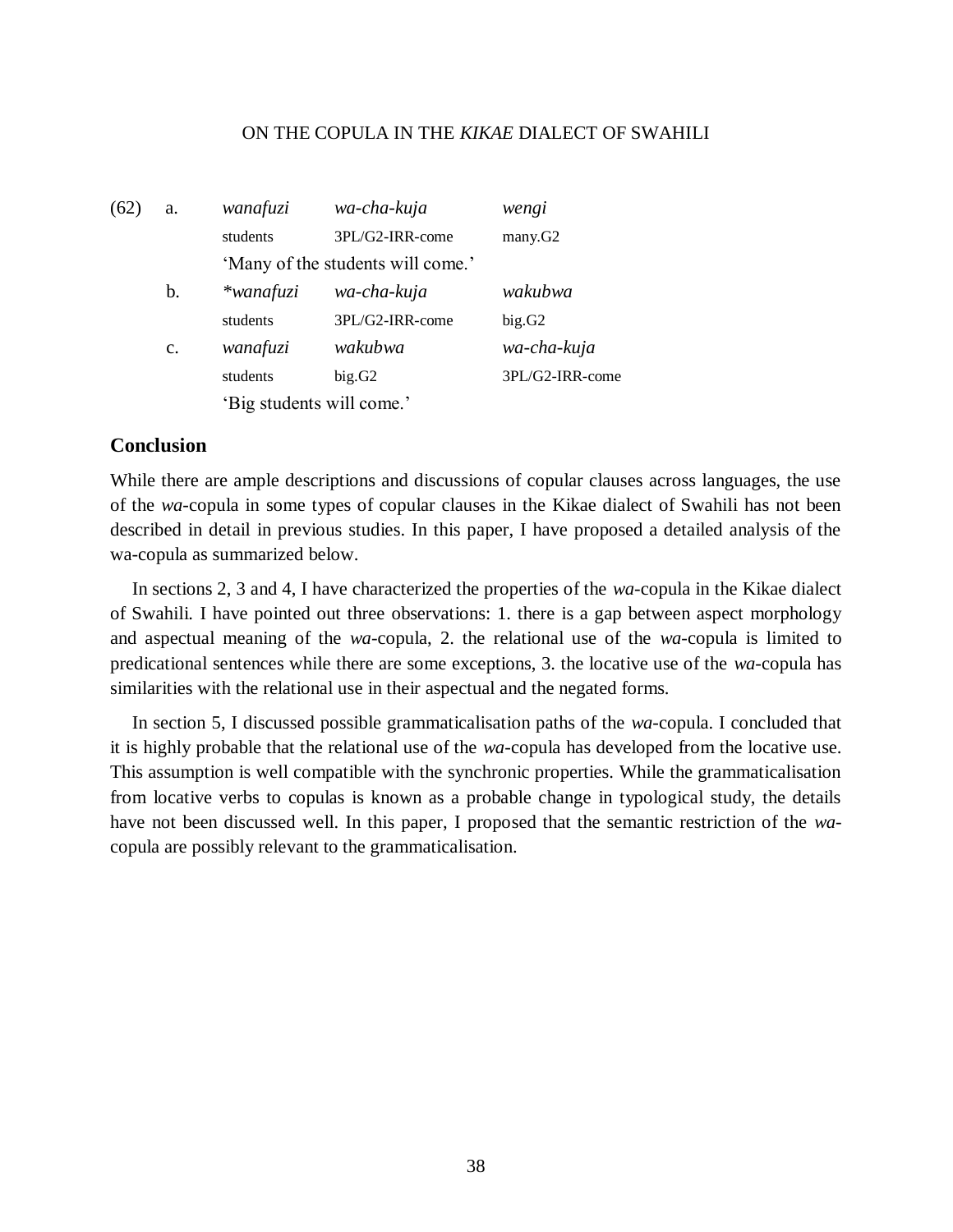## **Abbreviations**

| $\mathbf{1}$   | first person                  | <b>IRR</b>  | Irrealis               |
|----------------|-------------------------------|-------------|------------------------|
| $\overline{2}$ | second person                 | LOC         | Locative               |
| 3              | third person                  | <b>NEG</b>  | Negative               |
| $\mathcal{C}$  | consonant                     |             | NMLZ Nominalizer       |
| <b>COP</b>     | copula                        | <b>OM</b>   | object marker          |
| <b>EXIST</b>   | existential                   | <b>PASS</b> | passive                |
| <b>FV</b>      | final vowel                   | PL          | plural                 |
| G              | gender (e.g. $G1 =$ gender 1) | PRF         | perfect                |
| <b>INCH</b>    | inchoative                    | <b>REL</b>  | relative clause marker |
| <b>INF</b>     | infinitive                    | SG          | singular               |
| <b>IPFV</b>    | imperfective                  | <b>SM</b>   | subject marker         |

## **References**

Ashton, Ethel O. 1947. *Swahili grammar* (2nd. ed.). London: Longman.

- Chum, Haji. 1963. A Vocabulary of the Kikae (KiMakunduchi, Kihadimu) Dialect. *Swahili* 33: 51-68.
- Chum, Haji. 1994. *Msamiati wa pekee wa Kikae, Kae specifc vocabulary*. Uppsala: Nordic Association of African Studies.
- Declerck, Renaat. 1988. *Studies on Copular Sentences, Clefts and Pseudo-Clefts*. Leuven: Leuven University Press.
- Devitt, Dan. 1990. The Diachronic Development of Semantics in Copulas. *Proceedings of the Annual Meeting of the Berkeley Linguistics Society* 16: 103-115.
- Favery, Margot, Breda Johns & Fay Wouk. 1976. The historical Development of locative and existential Copula Constructions in Afro-English Creole Languages. *Papers from the Parasession on Diachrinic Syntax*, ed. by Sanford. B. Steever, Carol A. Walker & Salikoko S. Mufwene. Chicago: Chicago Linguistc Society. pp. 88-95.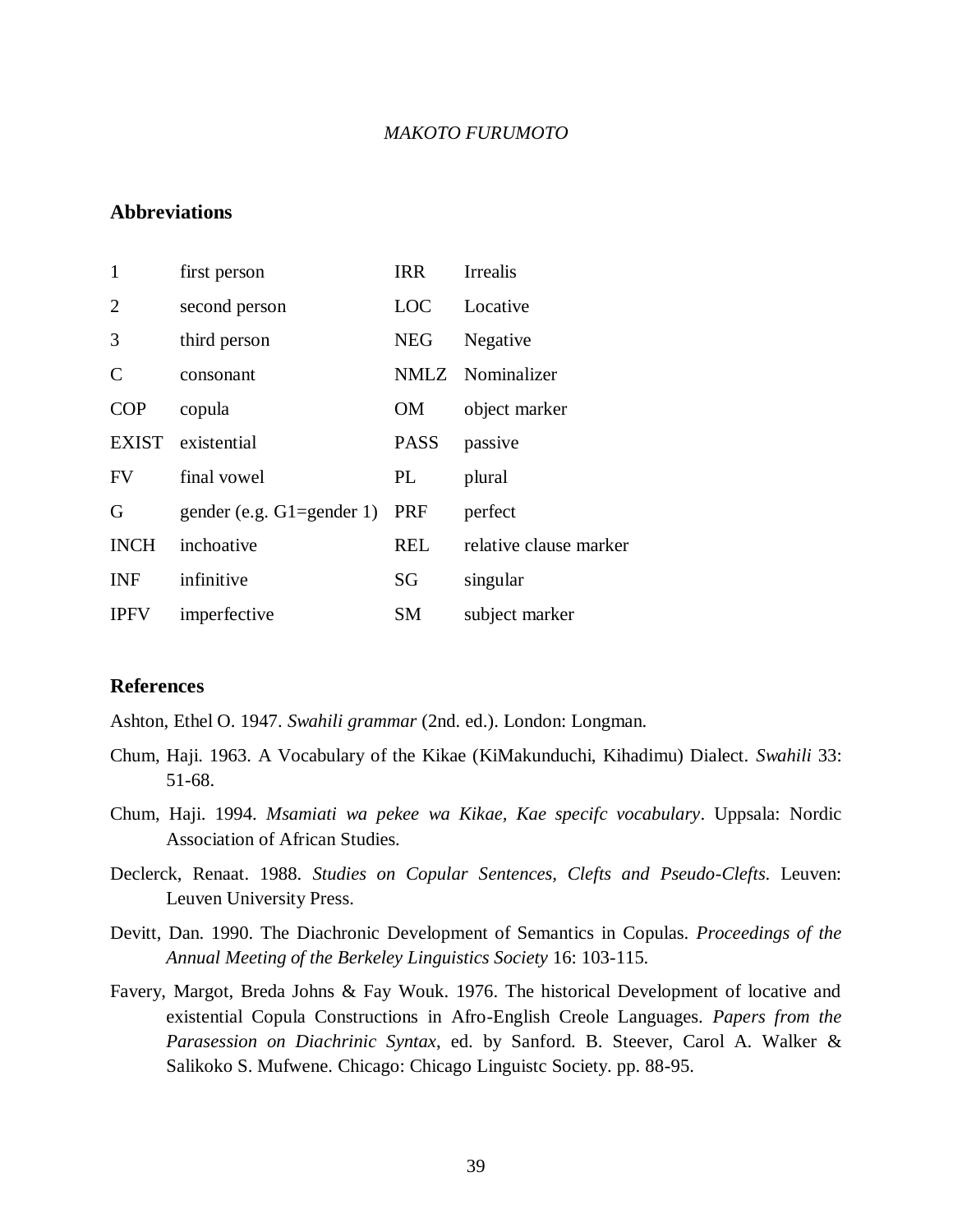- Goddard, Cliff & Jean Harkins. 2002. Posture, Location, Existence and States of Being in Two Central Australian Languages. *The Linguistics of Sitting, Standing and Lying*, ed. by John Newman. Amsterdam: John Benjamins Publishing. pp. 213-238.
- Heine, Bernd & Tania Kuteva. 2002. *World Lexicon of Grammaticalization*. Cambridge: Cambridge University Press.
- Higgins, Francis R. 1979. *The Pseudo-cleft Construction in English*. New York: Garland Publishing.
- Hengeveld, Kees. 1992. *Non-Verbal Predication: Theory, Typology, Diachrony*. Berlin: Walter de Gruyter.
- Johnson, Frederick. 1939. *A Standard Swahili-English Dictionary*. Nairobi: Oxford University Press.
- Kudo, Mayumi. 2014. *Mood, Tense and Aspect Systems in Japanese*. Tokyo: Hituzi Syobo Publishing.
- Kumamoto, Chiaki. 1995. Some Properties of Identificational Sentences. *Journal of the Faculty of Liberal Arts, Saga University* 27: 147-164.
- Lecoste, Beaudouin. 1961. A Grammatical Study of two Recordings of Belgian Congo Swahili. *Swahili* 31: 219-226.
- Marten, Lutz. 2013. Structure and Interpretation in Swahili Existential Constructions. *Italian Journal of Linguistics* 25: 45-73.
- Nishiyama, Yuji. 2003. *Nihongo Meishiku no Imiron to Goyōron: Shijiteki Meishiku to Hishijiteki Meishiku* (Semantics and Pragmatics of Noun Phrases in Japanese). Tokyo: Hituzi Syobo Publishing.
- Noonan, Micheal & Karan Grunow-Hårsta. 2002. Posture Verbs in Two Tibeto-Burman Languages of Nepal. *The Linguistics of Sitting, Standing and Lying*, ed. by John Newman. Amsterdam: John Benjamins Publishing. pp. 79-101.
- Nurse, Derek & Thomas J. Hinnebusch. 1993. *Swahili and Sabaki: A linguistic History*. Berkeley: University of California Press.
- Racine-Issa, Odile. 2002. *Description du Kikae: Parler Swahili du Sud de Zanzibar*. Suivie de Cinq Contes, Leuven: Peeters Publishers.
- Reid, Nicholas. 2002. *Sit right down the back. The Linguistics of Sitting, Standing and Lying, ed. by John Newman*. Amsterdam: John Benjamins Publishing. pp. 239-267.